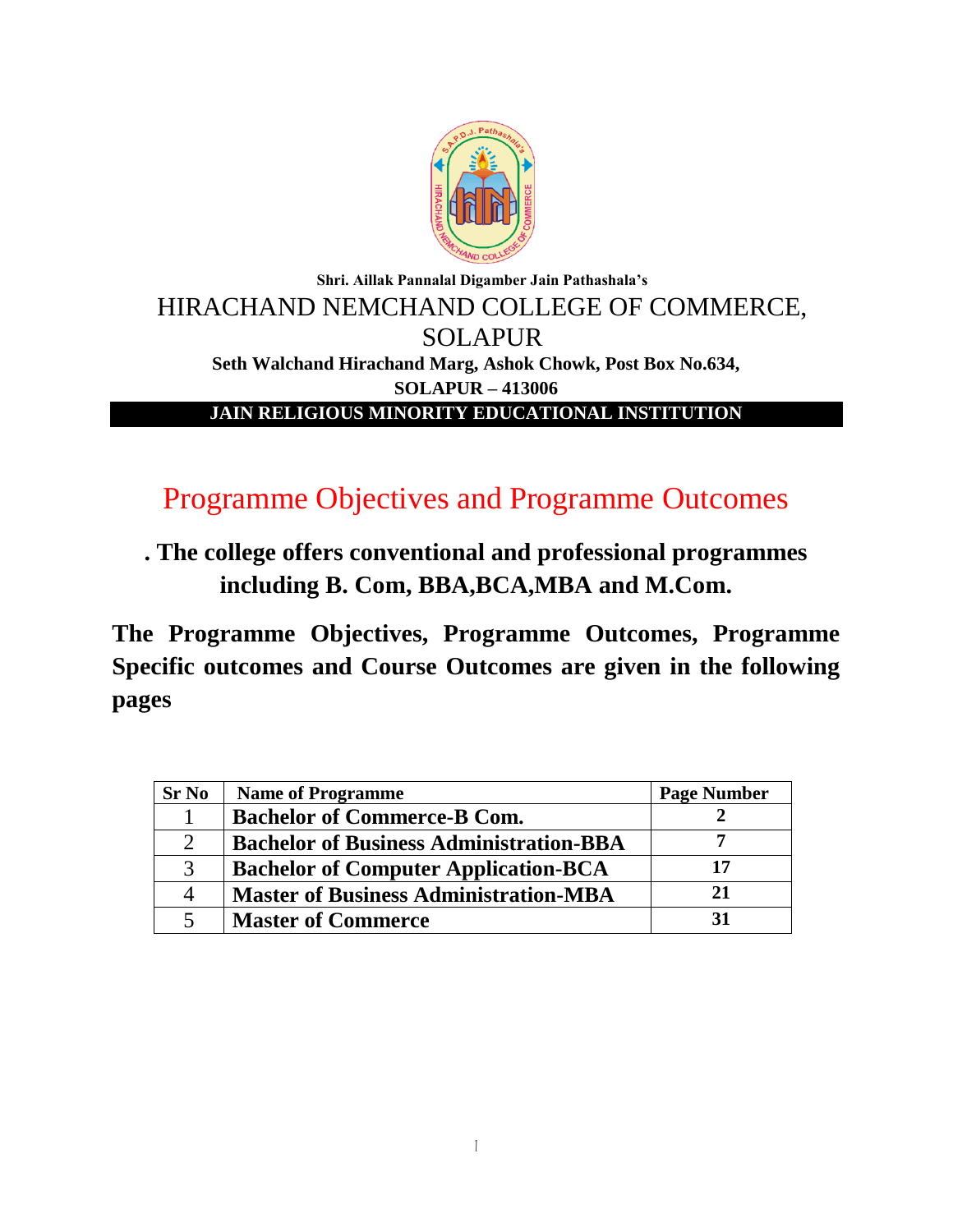## **NAME OF PROGRAMME: BACHELOR OF COMMERCE (B COM.)**

The Three year B.Com degree program , is affiliated to PunyashlokAhilyadeviHolkar Solapur University, Solapur, to facilitate a deep understanding of how business organizations work.

## **B COM. PROGRAMME OBJECTIVES:**

1. To facilitate a deep understanding of how business organizations work.

2. To develops knowledge and skills in core subjects like Accounting, Finance, Banking & Insurance, Marketing, Taxation and others.

3. To give practical exposure through numerous activities aimed at developing their personality and making them competent enough to face the challenges of the competitive world

# **B. COM. PROGRAMME OUTCOMES:**

1. After completing three years of Bachelors in Commerce (B.Com) program, students would gain a thorough grounding in the areas related to Commerce and Finance.

2. Learners would be able to apply their practical knowledge to face the modern-day challenges in commerce and business.

3. Learners would be updated on trends in Marketing, Banking and Management.

4. Learners will acquire the skills like effective communication, decision making, problem solving.

5.Learners will gain knowledge about various subjects within disciplines of commerce accounting, like economics, finance, auditing and business law.

# **B COM: ADVANCED ACCOUNTING**

# **PROGRAMME SPECIFIC OBJECTIVES**

1.To impart the knowledge of various accounting concepts

2.To instill the knowledge about accounting procedures, methods and techniques.

3.To acquaint them with practical approach to accounts writing by using software package.

4. To expose students to Advanced Accounting issues and practices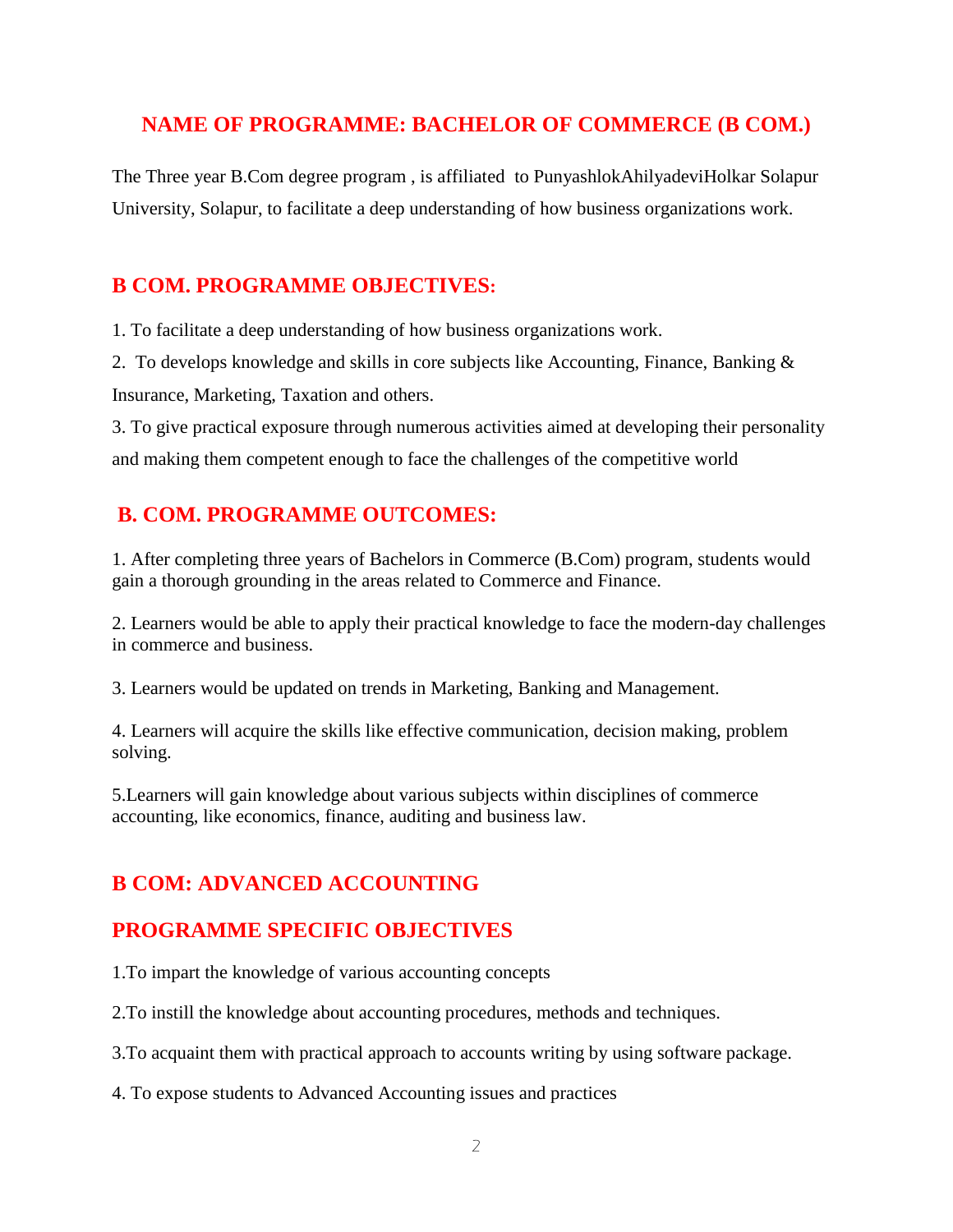## **PROGRAMMEE SPECIFIC OUTCOMES**:

By the end of the course the student will be able

- 1.To prepare Financial statements and Income Tax Computaion
- 2.Understand all about .Gross Income and deductions
- 3.To File Individual Income Tax
- 4. Understand Responsibility of Auditor and Prepare Audit Reports
- 5.Towork in the accounting fieldsin various industries.

## **COURSE OUTCOMES:**

## **B ComI –Sem I &II**

## **Subject: Financial Accounting**

- 1. Acquire knowledge of various accounting concepts
- 2. Acquire knowledge about accounting procedures, methods and techniques.
- 3. Get acquainted with practical approach to accounts writing by using software package.

## **Subject:Business Economics**

- 1. Students of Commerce will gain knowledge of basic micro economic concepts and develop an analytical approach to the subject matter.
- 2. Student will be able to use and apply various economic theories
- 3. Student will be able to apply economic reasoning to problems of business.

## **Subject:Business Mathematics**

- 1. Get prepared for competitive examinations
- 2. Understand the concept of Simple interest, compound interest and the concept of EMI.
- 3. Understand the concept of shares and to be able to calculate Dividend
- 4. Understand the concept and application of profit and loss in business.

## **Subject:Principles of Marketing**

**1.** Students will become aware about market and marketing.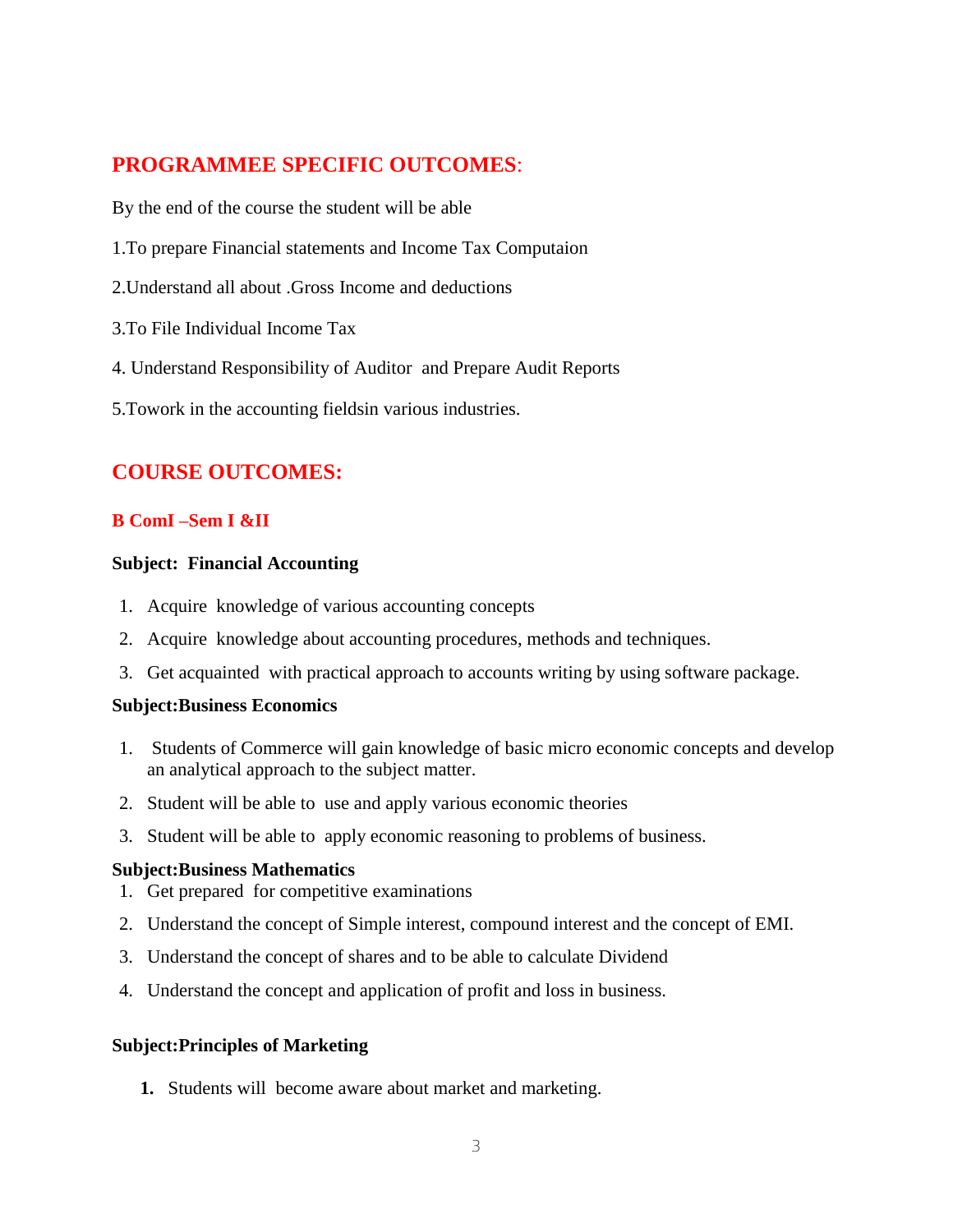- **2.** Students will be able establish link between commerce/Business and marketing.
- **3.** Students will be able understand the basic concept of marketing.
- **4.** Students will be able to generate ideas for marketing research.
- **5.** Students will develop an analytical ability to plan for various marketing strategy.

## **Subject:Principles of Management**

- 1. Students will gain knowledge & understanding about business management concept.
- 2. Students will be able to understand about various functions of management.
- 3. Students will learn managerial skills

## **Subject:Compulsory English**

- 1. Students will Develop interest to communicate in English
- 2. Students will understand the importance and utility of English language
- 3. Students will develop overall linguistic competence and communicative skills
- 4. Development of oral and written communicative skills to enhance employability.

## **B Com II--- Sem III & IV**

## **Subject:;Compulsory English**

- 1. Students will understand the concept, process and importance of communication.
- 2. Studentswilldevelop awareness regarding new trends in business communication.
- 3. Students will gain knowledge of various media of communication.
- 4. Development of business communication skills through the application and exercises.

## **Subject:Corporate Accounting**

- 1. Students willdevelop awareness about Corporate Accounting in conformity with the provisions of Companies Act and Accounting as per Indian Accounting Standards.
- 2. Students willbecome aware about the conceptual aspect of corporate accounting
- 3. Students will develop skills for Computerized Accounting
- 4. Students will develop skills about accounting standards

## **Subject:Business Economics**

1. Students will be understandthe basic concept of Macro Economics and application.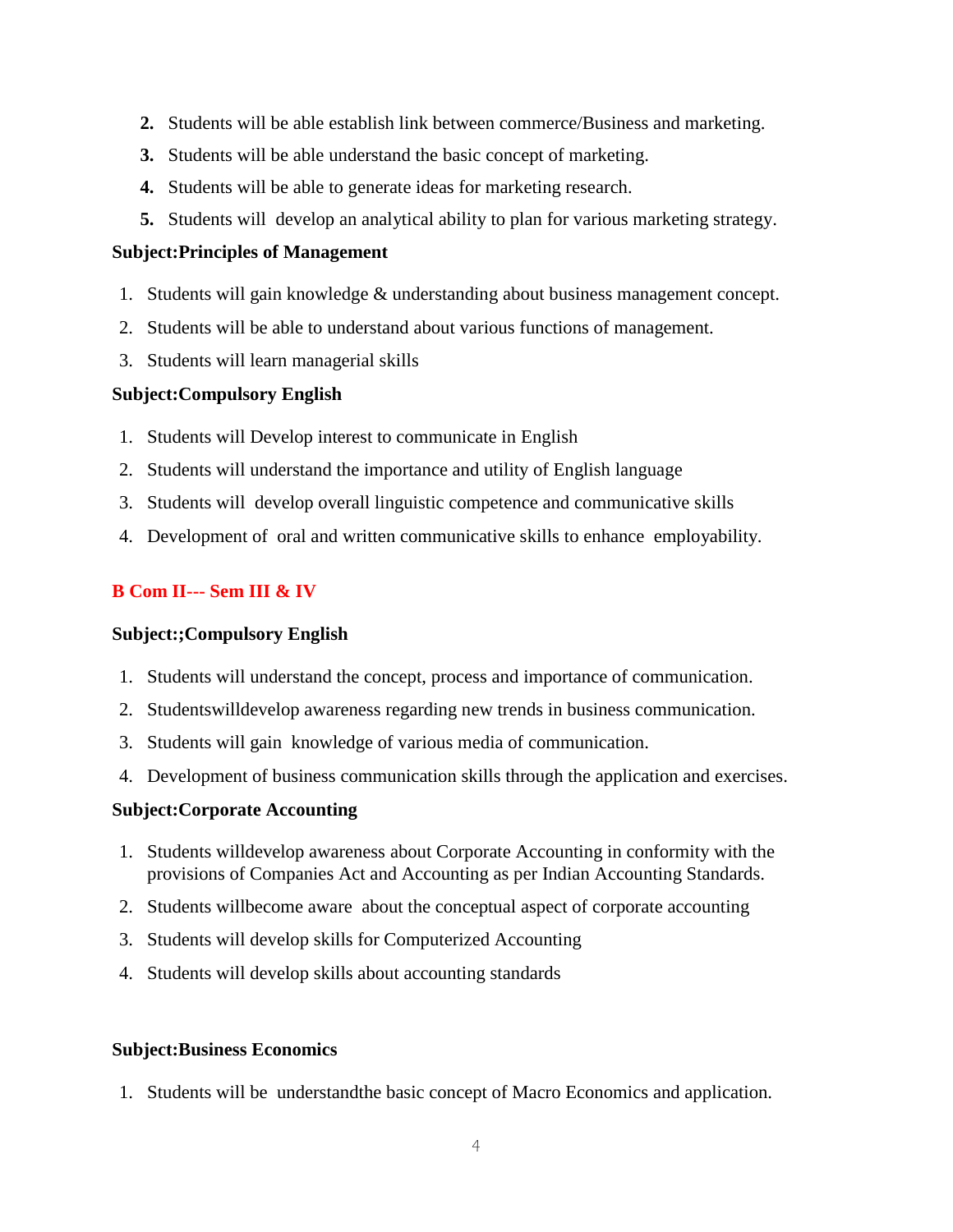- 2. Students willbe able to understand and judge the behavior of the economy as a whole.
- 3. Students will be able to understand the relationship among broad aggregates.
- 4. Students will be able to apply economic reasoning to problems of the economy.

## **Subject:Money& Finance System:**

1.Students will become aware of Indian banking system and

- 2.Students will be updated about the reforms and other developments in the Indian Banking
- 3.Students will get insights about the functions and role of Reserve Bank of India

## **Subject:Fundamentals of Entrepreneurship**

- 1. Students will become aware about the Business Environment.
- 2. Students will develop interest and become aware about entrepreneurial requirements
- 3. Students will be motivated to take up entrepreneurship as a career.

## **Subject:Business Statistics**

- 1. Students will understand the concept of population and sample.
- 2. Students will be able to use statistical tools
- 3. Students will understand and be able to calculate various types of averages and variations.

## **B Com III—Sem V & VI**

## **Subject:Business Regulatory Framework**

- 1. Students will be acquainted with the basic concepts, terms & provisions of Business Laws.
- 2. Students will develop theawareness regarding these laws affecting business, trade and commerce.
- 3. Students will know practices of law

## **Subject:Modern Management Practices:**

- 1. Students will be updated about recent trends in management
- 2.Students will be acquainted the with Modern Management Principles and Practices.

2.Students will be able to o prepare SWOT Analysis toanalyze business and its environment

## **Subject: Business Economics**

1.Students will be updated about business policies and practices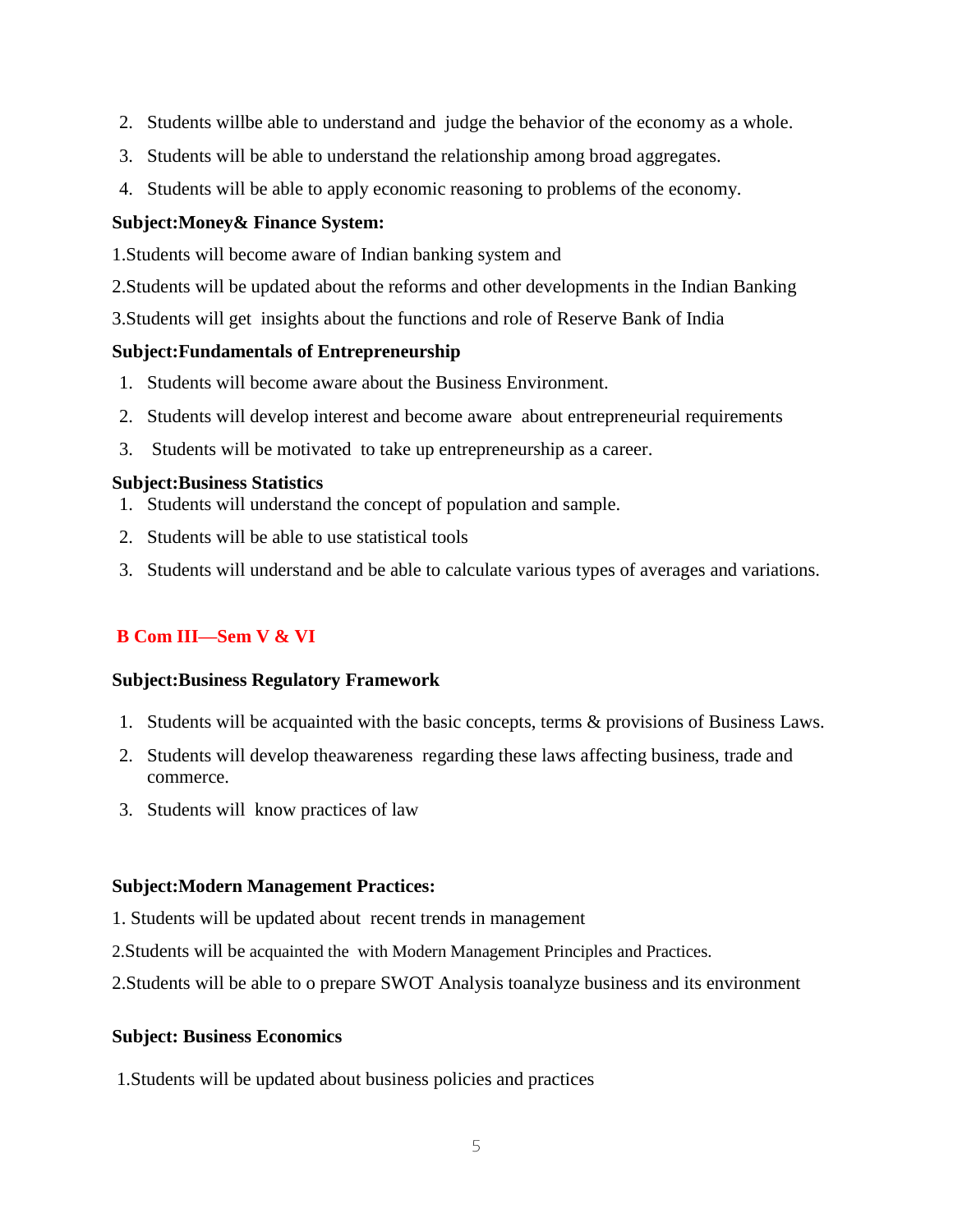- 2. Students will get knowledge about the LPG and NEP and its impact
- 3. Students will understand the trade cycles of business

## **Subject:Cooperative Development**

- 1. Students will be exposed to Cooperative Movement in India and Maharashtra
- 2. Students will be understand the practices of cooperative Development
- 3. Students will understand the working of cooperative organisations for benefit of weaker section

## **Subject:Advanced Accounting. Paper I**

1.Students will get knowledge of various accounting concepts

2.Students will gain knowledge about accounting procedures, methods and techniques.

3.Students will be acquainted with practical approach to accounts writing by using software package.

## **Subject:Advanced Accounting Paper II**

1.Students will learn.Income Tax Computaion, Investments andFinancial statements

2.Students will learn about.Gross Income and deductions

3. Students will be get knowledge aboutIndividual Income Tax

4 Students will learn .Responsibility of Auditor

5Students will be able to Prepare Audit Reports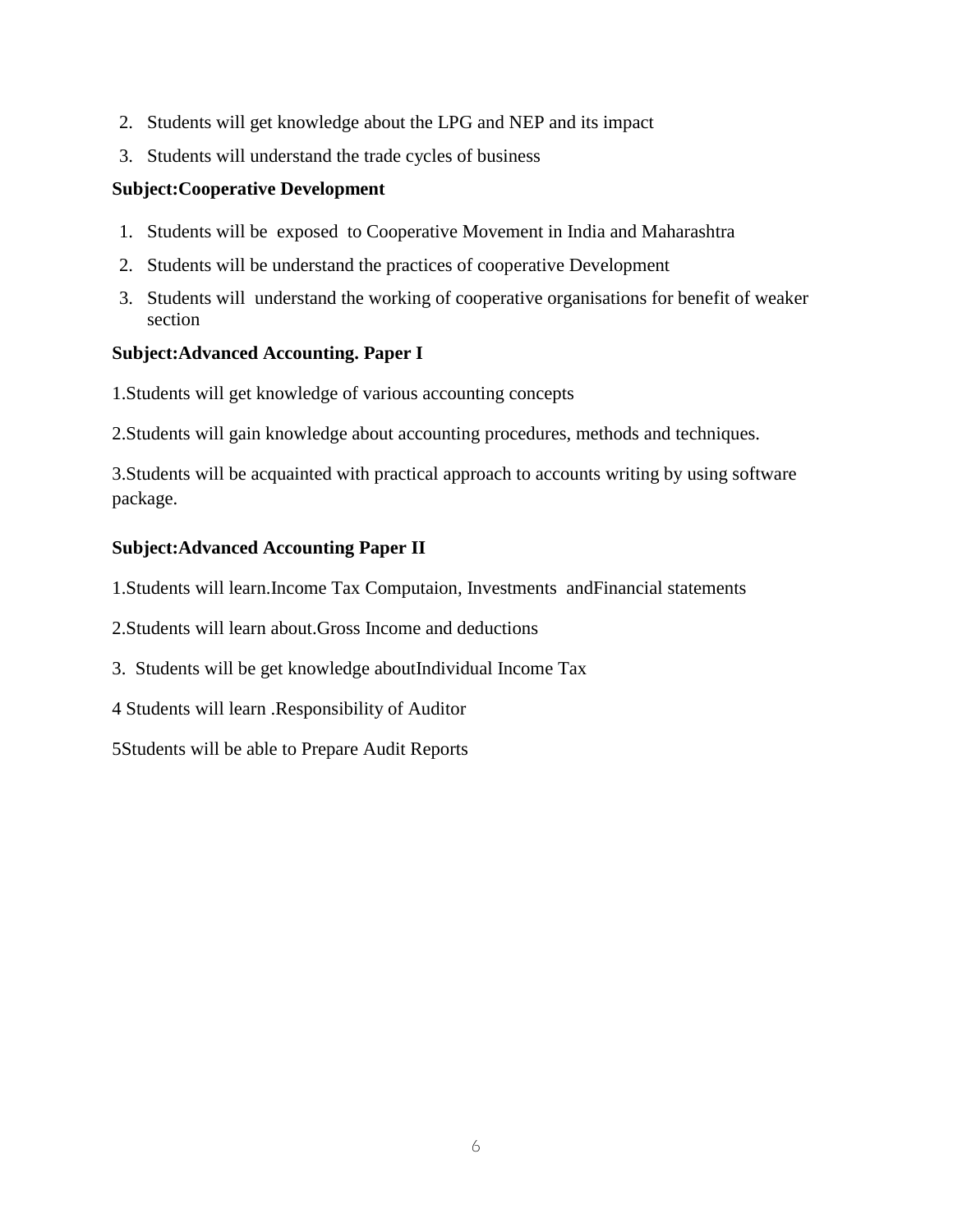## **NAME OF THE PROGRAMME: BACHELOR OF BUSINESS ADMINISTRATION**

## **(BBA)**

The Three year B.B.A. program is affiliated to PunyashlokAhilyadeviHolkar Solapur University, Solapurwith Marketing & Finance specialization

## **BBA PROGRAMME OBJECTIVES**

- 1. To provide adequate basic understanding about management education among the students.
- 2. To prepare students to exploit opportunities being newly created in the management profession.
- 3. To train the students in communication skills effectively.
- 4. To develop appropriate skills in the students so as to make them competent and provide themselves self-employment.
- 5. To inculcate entrepreneurial skills.
- 6. To provide a comprehensive understanding of procedural aspects of international Business

## **BBA PROGRAMME OUTCOMES**

Aftercompletionofthe course:

- 1. Students will develop a strong foundation topursue professional careers and take up higher learning courses such as MBA, MCA, M. Phil, Ph.D as well as any other research.
- 2. Students will be able tomake a positive contribution to business, trade and industry in all contexts.
- 3. Students will be able to apply knowledge of management theories and practices to solve business problems.
- 4. Students will be developed with Problem solving, decision making & leadership abilities for upcoming ventures.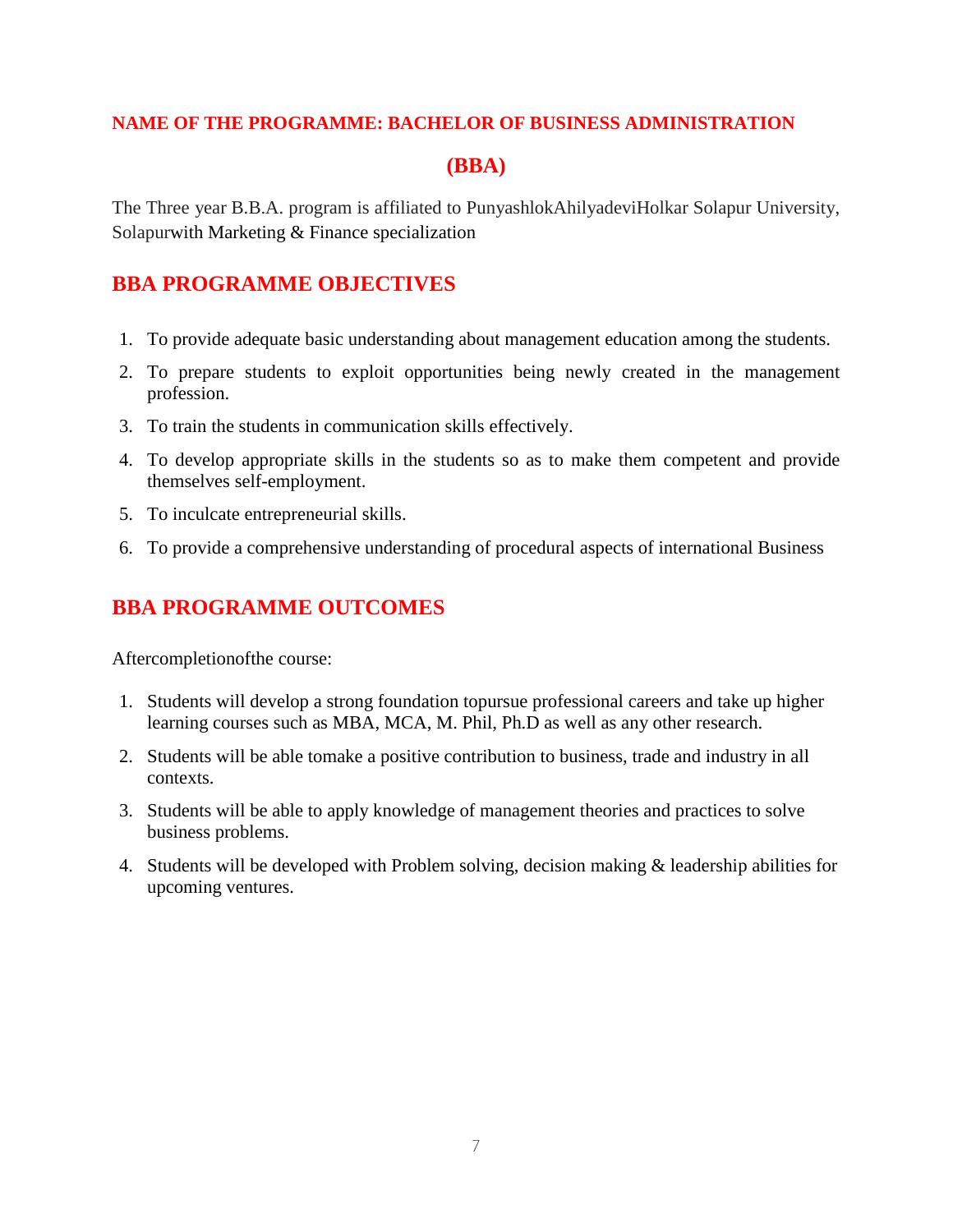## **PROGRAMME SPECIFIC OUTCOMES**

#### **Group A-Marketing Specialization**

- 1. Create understanding of various retailing operations and marketing strategy
- 2. Get familiar with different technologies used in retail operations.

#### **Group B-Finance Specialization**

1.Develop the concept of optimum utilisation of available resources.

- 2. Get information about cost and management accounting and
- 3 Develop the decision making skills

## **COURSE OUTCOMES:**

## **BBA-I Semester I & II**

#### **Semester-I**

## **Subject: Principles of Management-I (Subject Code: CC-1)**

To develop understanding regarding basic concepts and functions of Management.

## **Subject: Business Communication-I (Subject Code: CC-2)**

## **Course Outcomes:**

To acquaint students with importance of communication in business.

## **Subject: Accounting for Business-I (Subject Code: CC-3)**

#### **Course Outcomes:**

a) Develop awareness about accounting as a language of business.

b) Gain basic accounting knowledge as applicable to business.

## **Subject: Business Economics –I (Subject Code: CC-4)**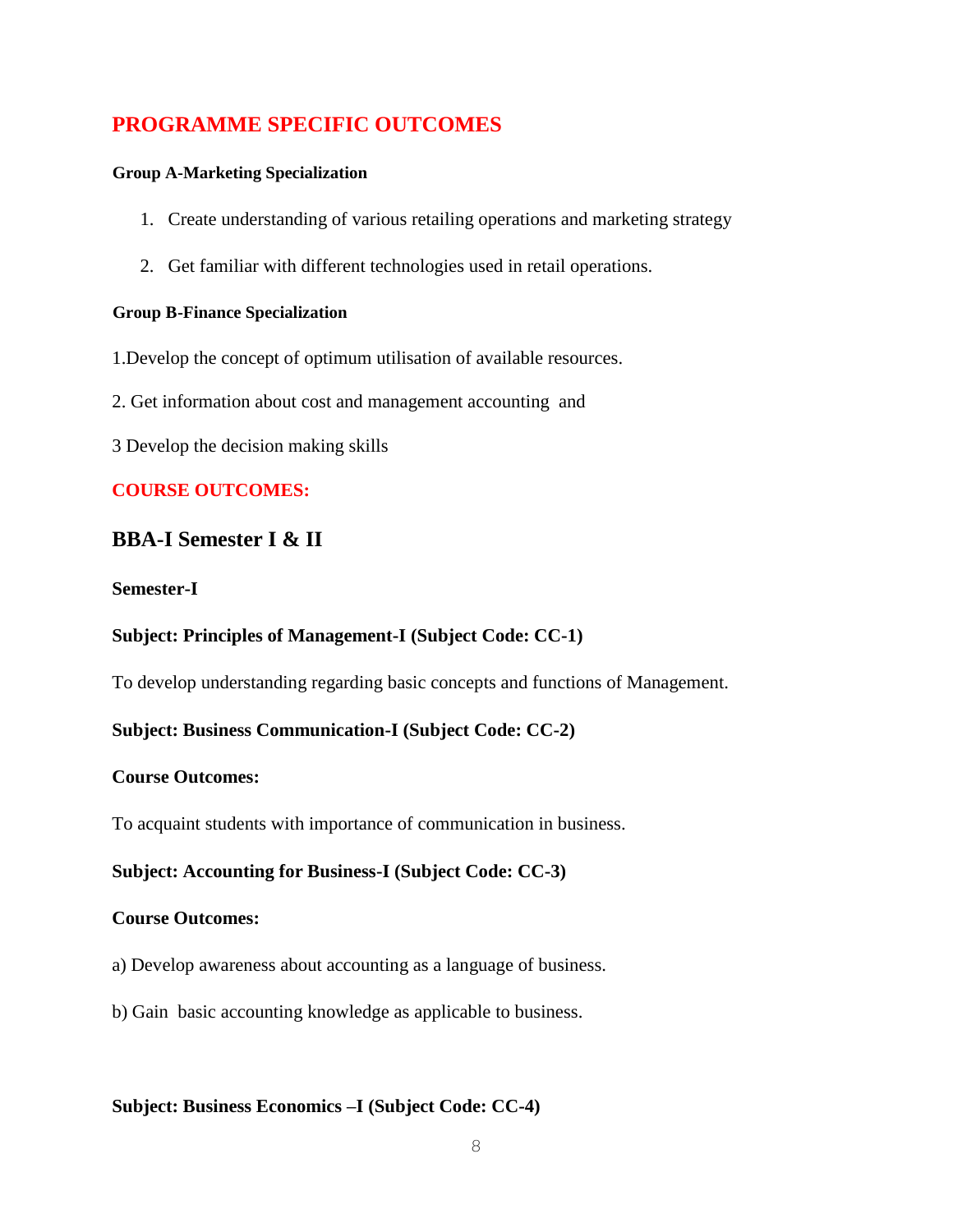## **Course Outcomes:**

- a) Gain basic knowledge of the micro economic theory.
- b) To apply this knowledge in business decision making.

#### **Subject: Business Organisation& Environment-I (Subject Code: CC-5)**

#### **Course Outcomes:**

- a) Get acquainted with various forms of business organization.
- b) Be aware about developments in the business world.
- c) Gain basic knowledge of business environment.
- d) Able to formulate appropriate business strategies.

## **Subject: Practicals on Management-I (Subject Code: AECC-1)**

#### **Course Outcomes:**

- a) Get exposure to current developments in business.
- b) Improve communication skill of the students.

#### **Semester-II**

## **Subject: Principles of Management-II (Subject Code: CC-1)**

#### **Course Outcomes:**

To develop understanding regarding basic concepts and functions of Management.

## **Subject: Business Communication –I (Subject Code: CC-2)**

#### **Course Outcomes:**

To improve oral communication of students.

## **Subject: Accounting for Business-II (Subject Code: CC-3)**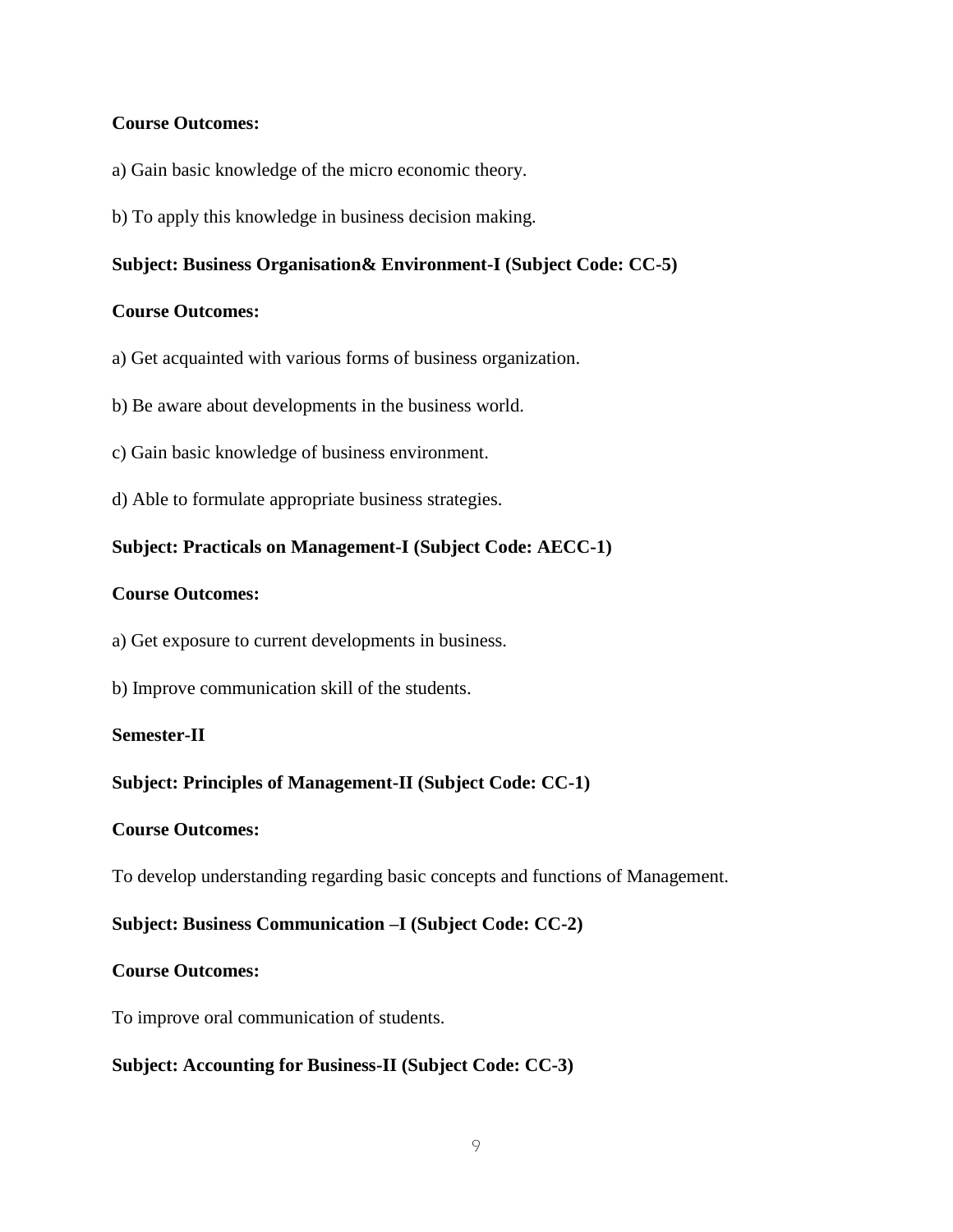## **Course Outcomes:**

Acquire basic cost accounting knowledge as applicable to business.

#### **Subject: Business Economics –II (Subject Code: CC-4)**

#### **Course Outcomes:**

- a) To provide basic knowledge of the micro economic theory.
- b) To enable students to apply this knowledge in business decision making.

**Subject: Business Organisation& Environment-II (Subject Code: CC-5)**

## **Course Outcomes:**

- a) To acquaint the students with various forms of business organization.
- b) To make the students aware about developments in the business world.
- c) To provide basic knowledge of business environment.
- d) To enable them for formulating appropriate business strategies

## **Subject: Practicals on Management-II (Subject Code: AECC-1)**

#### **Course Outcomes:**

- a) To expose the student with current developments in business.
- b) To improve communication skill of the students.

#### **BBA II SEM III**

#### **Subject : Research Methodology- I**

- 1. To acquaint students with some basic concepts of Research.
- 2. To make them aware about some elementary research methods & analysis of data.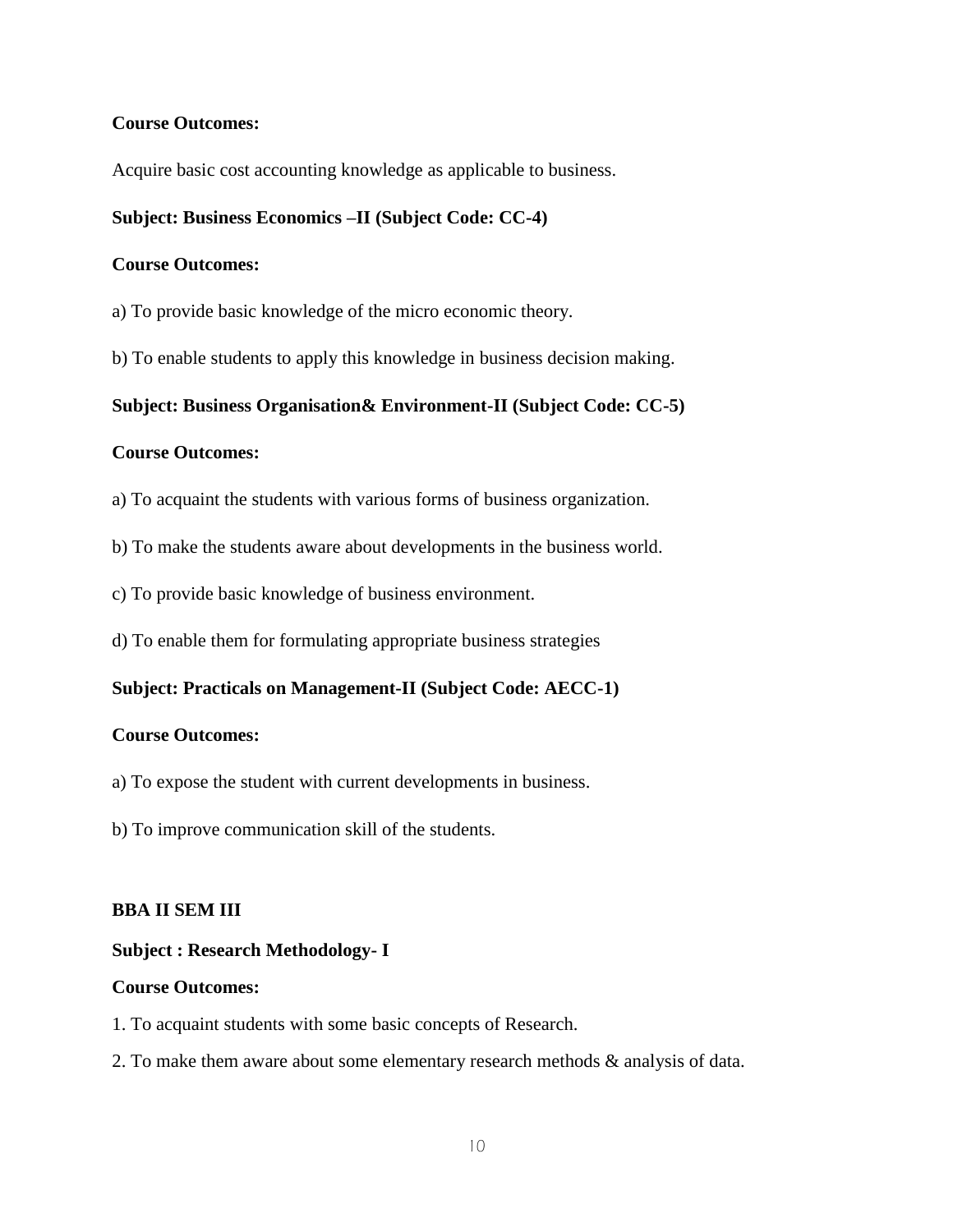## **Subject : Foundation of Human Skills- I**

## **Course Outcomes:**

- 1. Building self Confidence, critical thinking.
- 2. Create understanding related to expected behavior in Organization.
- 3. Helps understand to be a part of Organizational structure and part of teams.
- 4. Understand to cope up with organizational problems, and to work in a given environment.

## **Subject: International Business – I**

## **Course Outcomes:**

1. Acquaint with intentional business environment

2. Provide a comprehensive understanding of procedural aspects of international Business

3. Understand the significance of international business for Indian economy.

## **Subject: Entrepreneurship Development & SME – I**

## **Course Outcomes:**

1. Widen the base of entrepreneurship by development achievement motivation and entrepreneurial skills.

2. Motivate a person for entrepreneurial career and to make him capable of perceiving and exploiting successfully opportunities for enterprises.

3. Get Introduced about various schemes and supporting organizations of Government.

## **Subject: IT for Management- I**

- 1) To Know the Fundamentals of Computers
- 2) To understandto use Computer applications in day to Day Applications.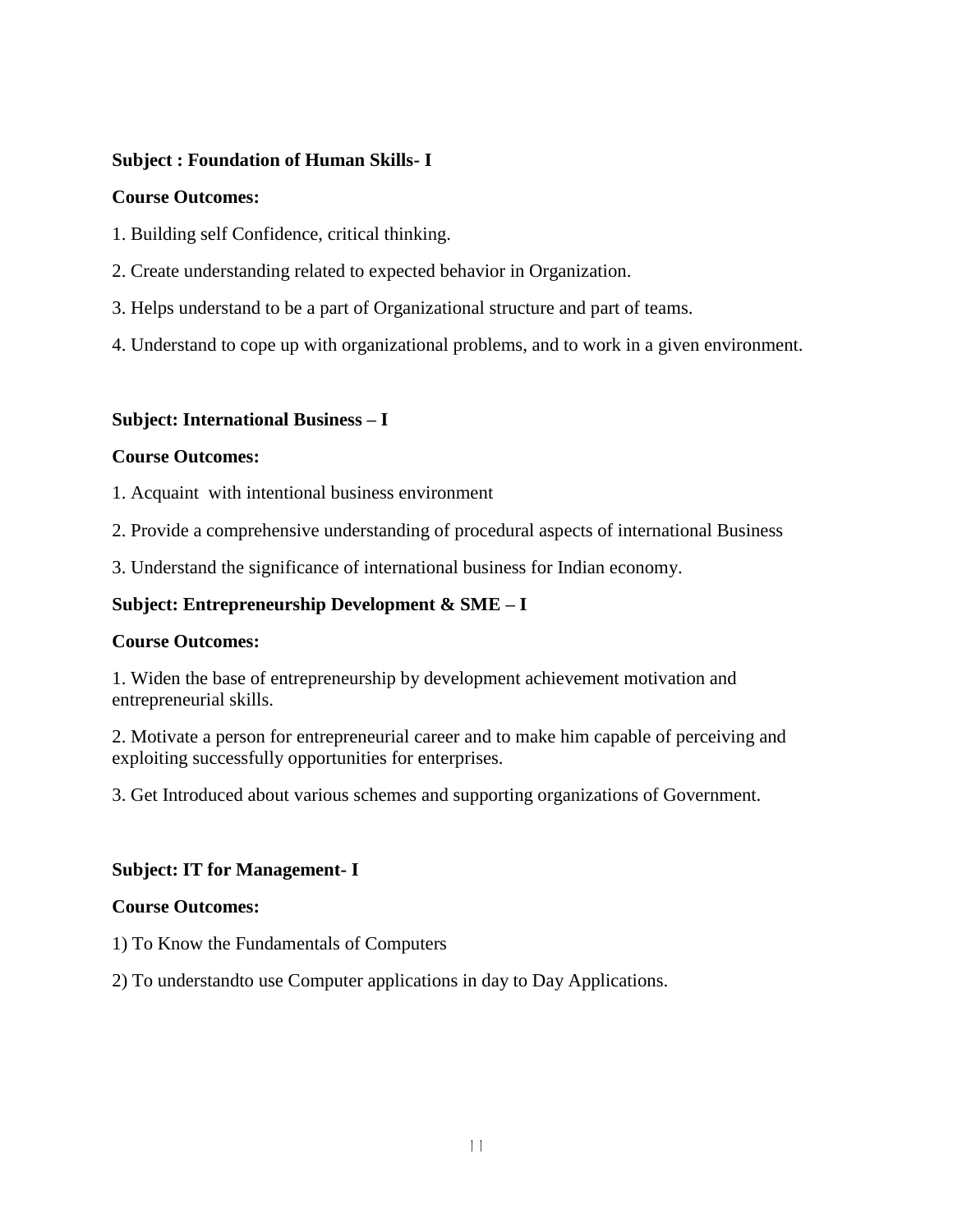## **BBA II SEM IV**

## **Subject: Research Methodology – II**

#### **Course Outcomes:**

- 1. Acquaint students with some basic concepts of statistics.
- 2. Make them aware about some elementary application

## **Subject: Foundation of Human Skills – II**

## **Course Outcomes:**

- 1. Build self Confidence, critical thinking.
- 2. Create understanding related to expected behavior in Organization.
- 3. Help understanding to be a part of Organizational structure and part of teams.
- 4. Learn to cope up with organizational problems, and to work in a given environment.

## **Subject: International Business – II**

## **Course Outcomes:**

- 1. Acquaint the students with intentional marketing
- 2. Provide a knowledge of International finance
- 3. Understand the significance of international business for Indian economy.

## **Subject: Entrepreneurship Development & SME – II**

#### **Course Outcomes:**

1. Widen the base of entrepreneurship ,motivation students and develop entrepreneurial skills.

2. Get motivated for entrepreneurial career and be capable to perceive and exploit successfully opportunities for enterprises.

3. Get Introduced about various schemes and supporting organizations of Government.

#### **Subject: IT for Management-II**

- 1) To understand the role of IT in Management.
- 2) To understand the concepts of Information System
- 3) To understand the issues in MIS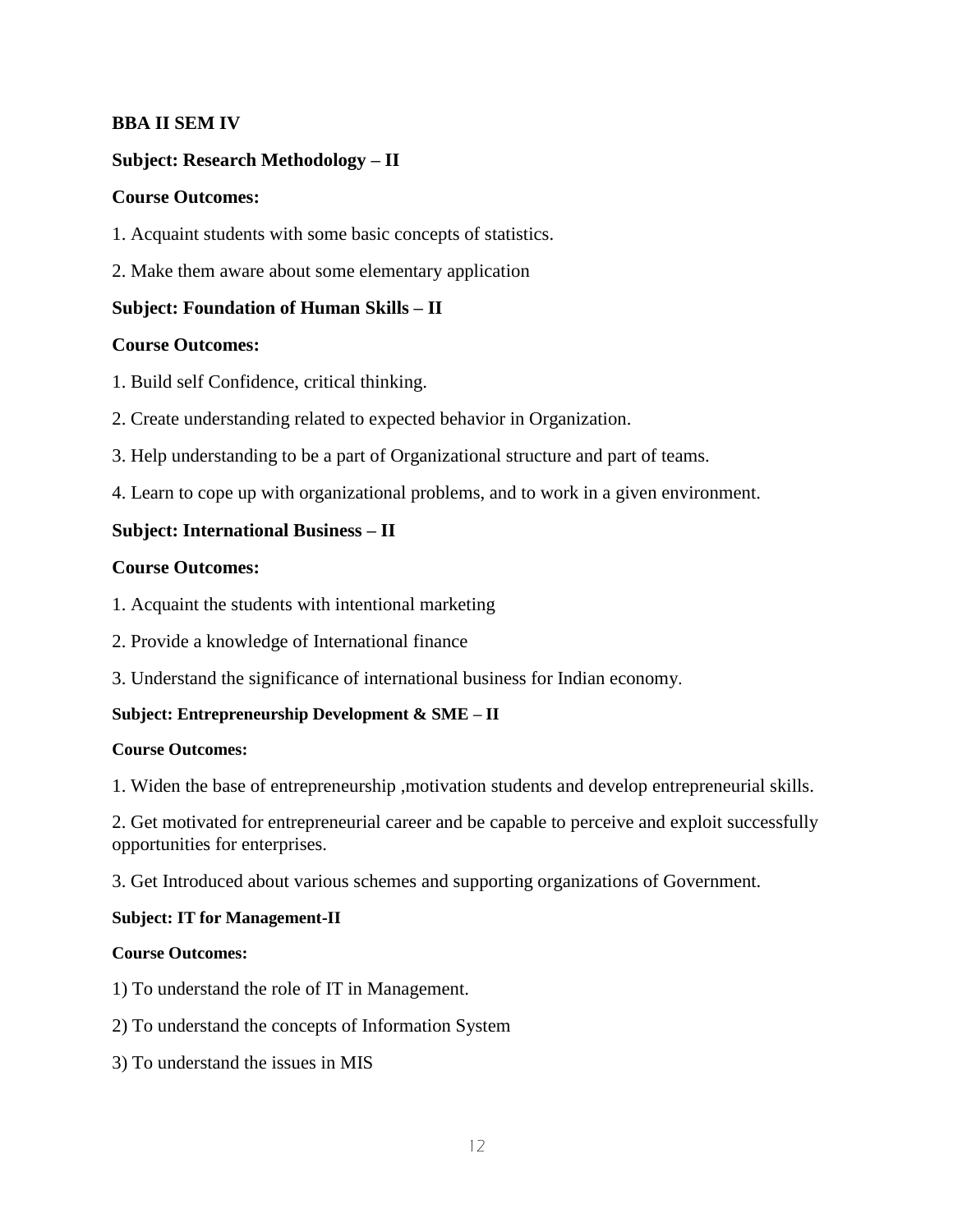#### **BBA-III Semester V & VI**

#### **Semester-V**

#### **Subject-Marketing Management-I (Subject Code: CC 11)**

#### **Course Outcome:**

- 1. Understand of fundamental concepts of marketing amongst students.
- 2. Get familiarised with various functions of marketing management.

#### **Subject-Financial Management-I (Subject Code: CC 12)**

#### **Course Outcome:**

The course aims to **develop a foundation of financial management concepts** and enables the student to understand how business concerns make important financial decisions, and to know the role of ratio analysis in business decisions.

#### **Subject-Human Resource Management–I (Subject Code: CC 13)**

#### **Course Outcome:**

To familiarize the students to the basic concepts of Human Resource Management in order to aid in understanding how an HR department functions, and in understanding the challenges faced by managers in today's business firms.

## **Subject: Production Management-I (Subject Code: CC 14)**

- 1) To provide students with basic understanding of concepts of Production management.
- 2) To introduce students to the key activities performed by the Production function.
- 3) To understand global trends in Production management.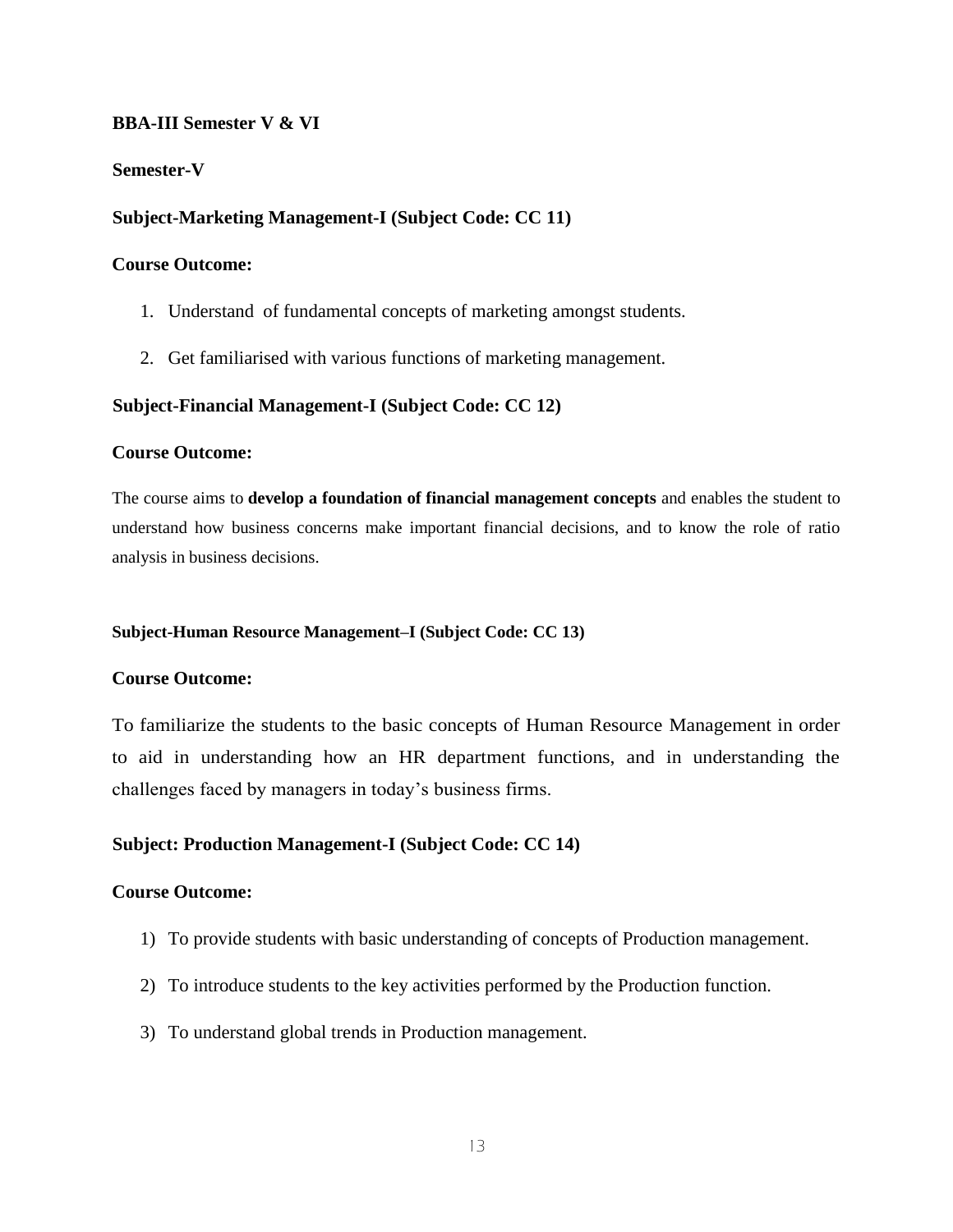## **Subject: Taxation (Subject Code: SEC 1)**

#### **Course Outcome:**

To Familiarize students with Taxation & GST Concepts & Its Applications.

#### **Group A- Marketing Specialization**

## **Subject: Retailing Management – I (Subject Code: DSE 1)**

#### **Objectives**:

- 1. To create understanding of various retailing fundamental concepts amongst students.
- 2. To familiarise students with different decisions required for retail store set up.

#### **Group B-Finance Specialization**

## **Subject-Cost & Management Accounting-I (Subject Code: DSE 2)**

#### **Course Outcome:**

For students, this subject is particularly important and beneficial because it helps in developing the concept of optimum utilisation of available resources. For the management of an organization, it is a crucial discipline as the information collected and presented to management is based on cost and management accounting techniques which in turn helps the management to solve not only specific difficulties but also guides them in decision making.

#### **Semester-VI**

#### **Subject-Marketing Management-II (Subject Code: CC 11)**

- 1. To develop detailed understanding of marketing mix elements.
- 2. To familiarise students with marketing decision making.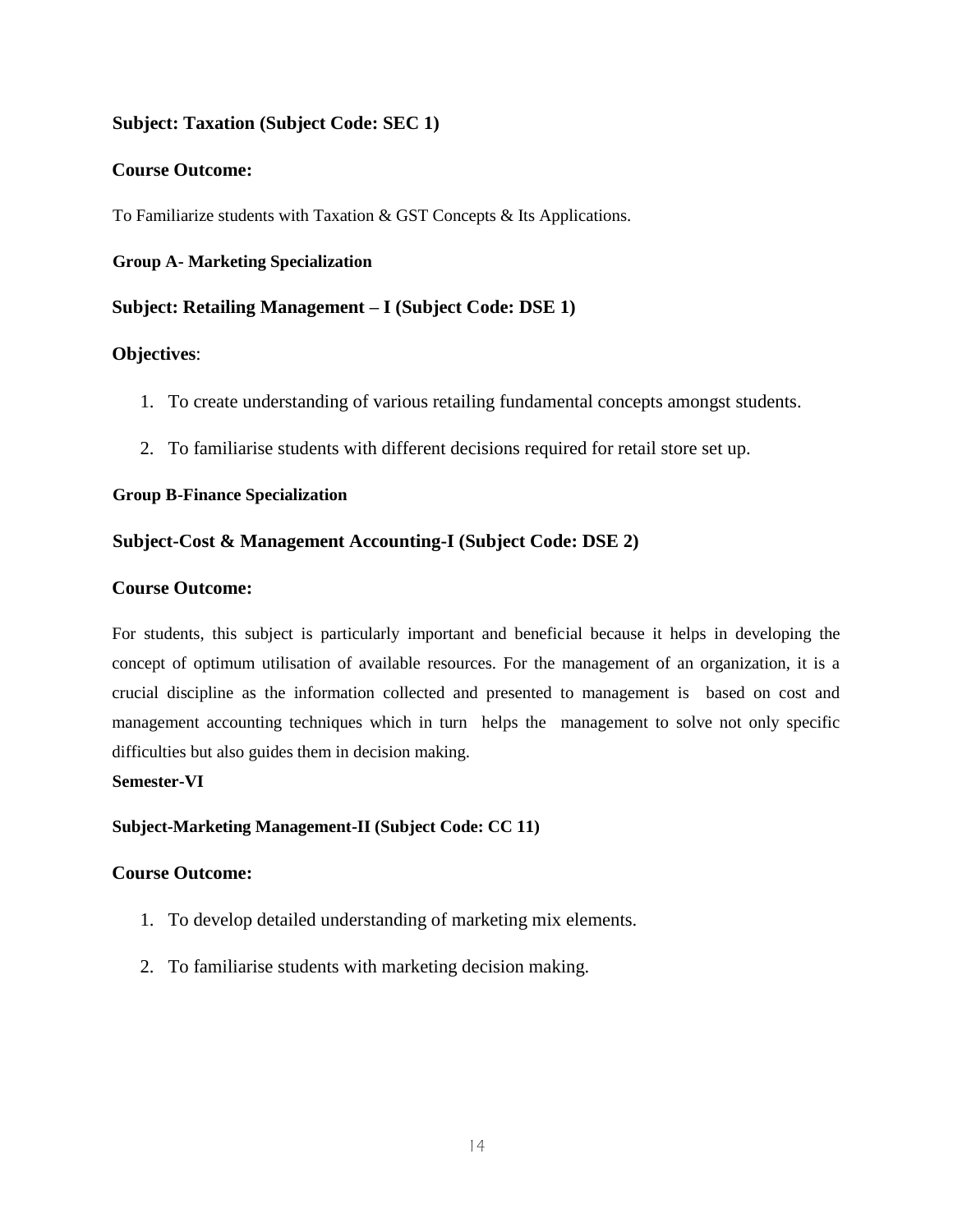## **Subject-Financial Management-II (Subject Code: CC 12)**

## **Course Outcome:**

The course aims to **develop a foundation of financial management concepts** and enables the student to understand how business concerns make important financial decisions, and to know the role of ratio analysis in business decisions.

## **Subject-Human Resource Management-II (Subject Code: CC 13)**

## **Course Outcome:**

- 1. Gain an insight in to the functioning of Compensation Management, Performance Appraisal, employee mobility and career planning and development.
- 2. Become aware about recent trends and Practices of human resource Management**.**

## **Subject: Production Management-II (Subject Code: CC 14)**

## **Course Outcome:**

- 1) To provide students with basic understanding of concepts of PPC.
- 2) To introduce students to the key activities performed by the Maintenance function.
- 3) To acknowledge the students with Purchasing & Material Management.

## **Subject: Project Work (Subject Code: SEC 1)**

## **Course Outcome:**

To expose the BBA students to practical application of theoretical concepts, whichthey have learnt during the BBA course.

## **Group A-Marketing Specialization**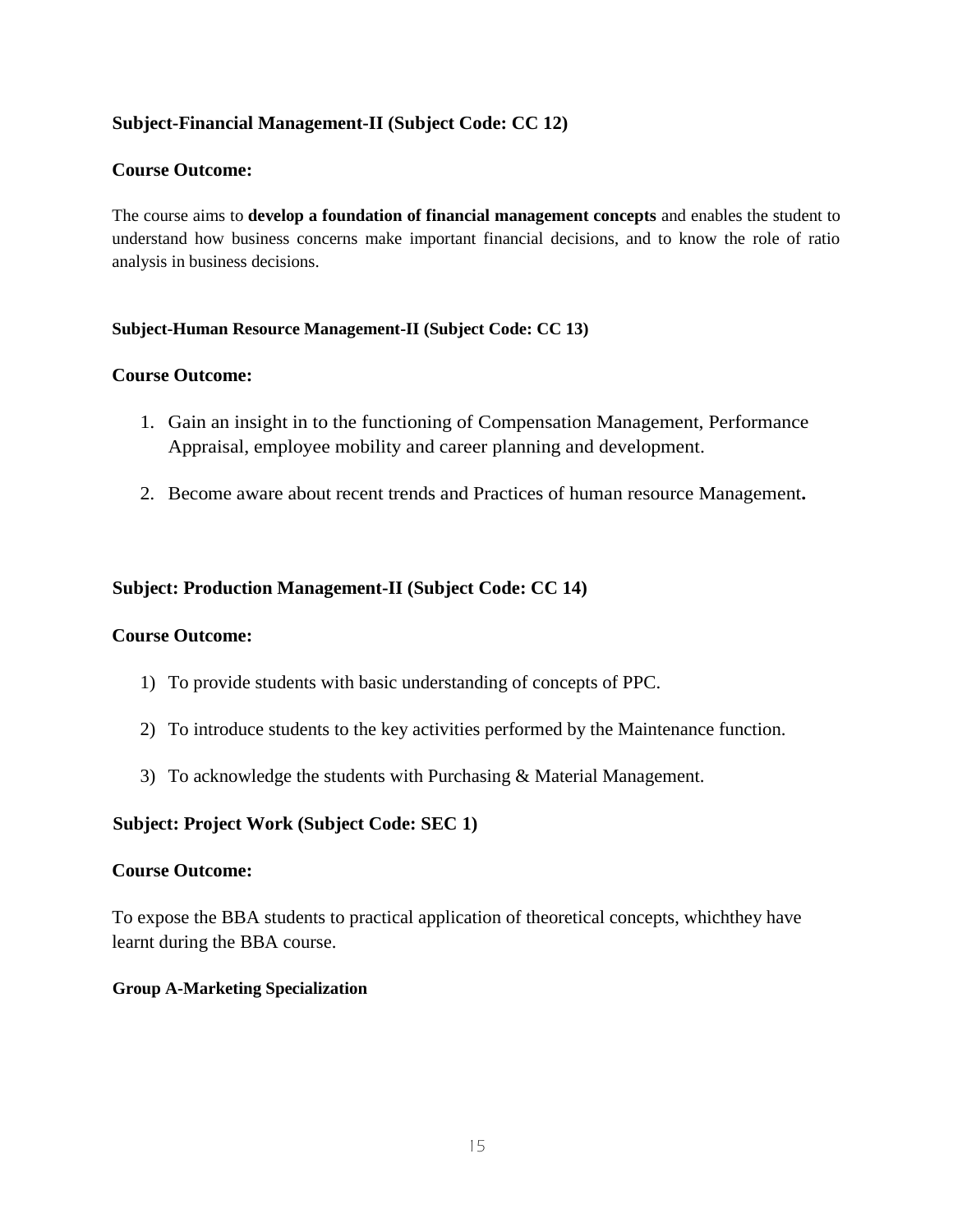## **Subject: Retailing Management – II (Subject Code: DSE 1)**

#### **Course Outcome:**

- 3. To create understanding of various retailing operations and marketing strategy in retail.
- 4. To familiarise students with different technologies used in retail operations.

## **Group B-Finance Specialization**

## **Subject-Cost & Management Accounting-II (Subject Code: DSE 2)**

#### **Course Outcome:**

For students, this subject is particularly important and beneficial because it helps in developing the concept of optimum utilisation of available resources. For the management of an organization, it is a crucial discipline as the information collected and presented to management is based on cost and management accounting techniques which in turn helps the management to solve not only specific difficulties but also guides them in decision making.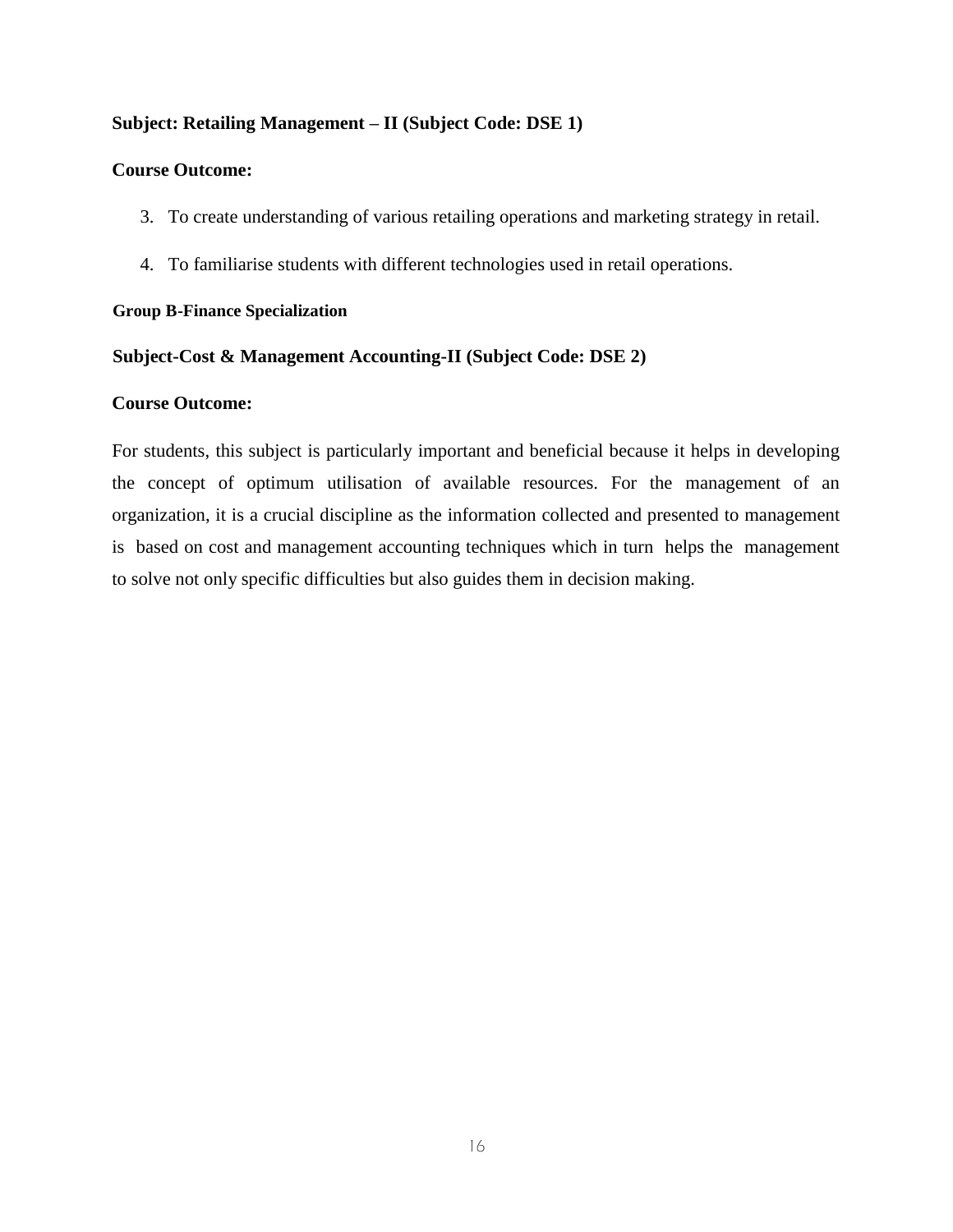# **Name of the Programme: Bachelor of Computer Application (BCA)**

The Three year BCA.program is affiliated to PunyashlokAhilyadeviHolkar Solapur University, Solapur

# **BCA PROGRAMME OBJECTIVES**

1.To provide a foundation of computing principles and business practices for effectively using/managing information systems and enterprise software.

- 2. To help students analyse the requirements for system development
- 3. To exposes students to business software and information systems.

4. To enhances the logical thinking and software, website, web-based application development abilityof students

# **BCA PROGRAMME OUTCOMES:**

Upon successful completion of the course, a student will be able :

- 1. To understand theory of Digital Design and Computer Organization to provide an insight of how basic computer components are specified.
- 2. To understand the functions of various hardware components and their building blocks
- 3. To understand and appreciate Boolean algebraic expressions to digital design
- 4. To Develop in depth understanding of sequential, Combinational circuits
- 5. To Develop in depth understanding of realization of different combinational/sequential circuits
- 6. To Understanding of different stages of an instruction execution
- 7. To Understand how different hardware components are related and work in coordination.

## **COURSE OUTCOMES:**

## **BCA I Sem I**

## Subject: **English (Business Communication)**

- 1. Students will be able to learn and develop their vocabulary and spoken English
- 2. Students will be able to enhance their communication skills
- 3. Describe the usage of computers and why computers are essential components in business and society.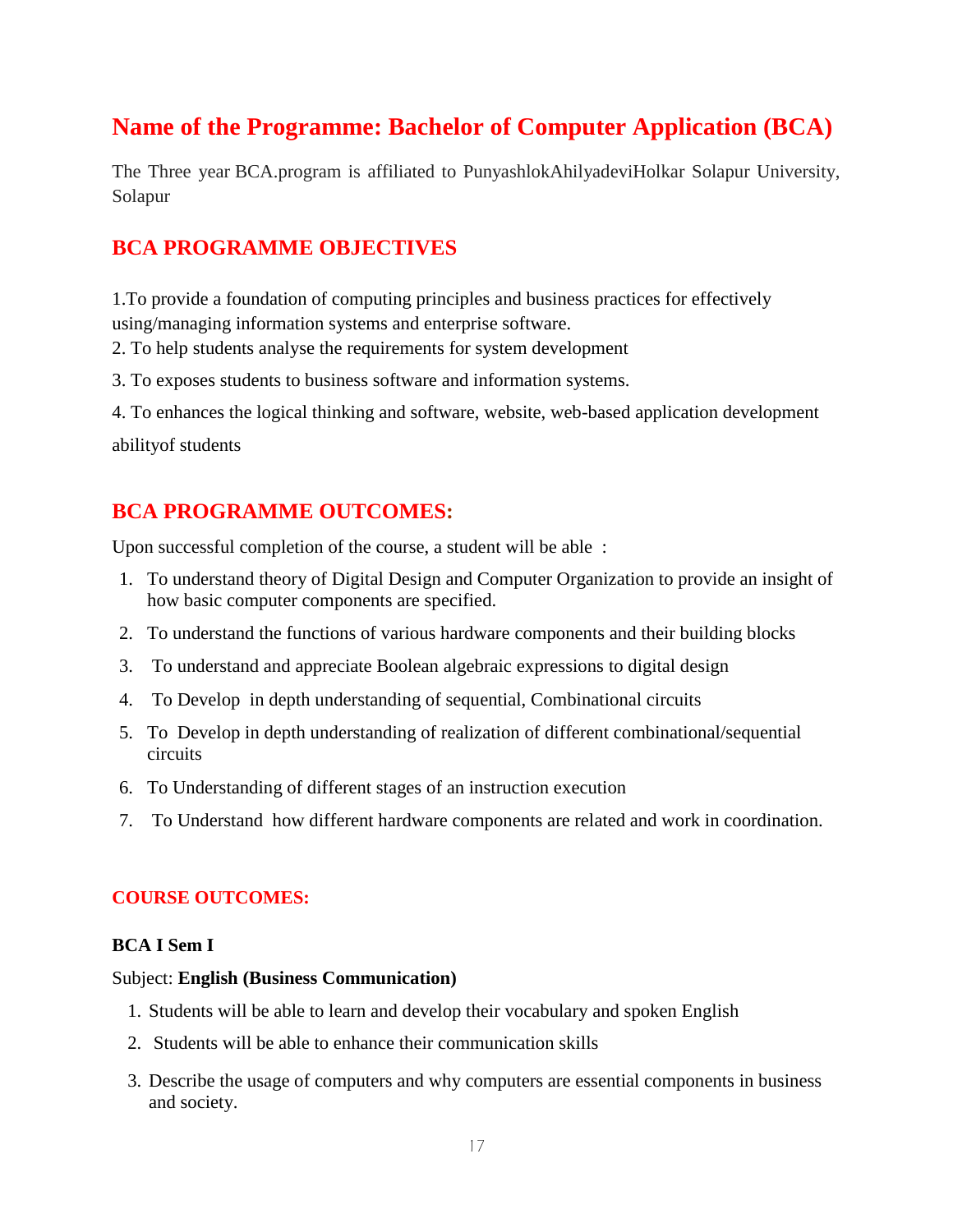- 4. Utilize the Internet Web resources and evaluate on-line e-business system.
- 5. Solve common business problems using appropriate Information Technology applications and systems.
- 6. Identify categories of programs, system software and applications. Organize and work with files and folders.

## Subject: **Fundamentals of Computers**

1. Describe various types of networks network standards and communication software.

## Subject: Logic Development with C language

- 1. a computational problem, identify and abstractthe programming task involved.
- 2. Approachthe programming tasks using techniques learned and write pseudo-code.
- 3. Choosethe right data representation formats based on the requirements of the problem.
- 5. Given Identify tasks in which the numerical techniques learned are applicable and apply them to write programs, and hence use computers effectively to solve the task.
- 4. Write the program on a computer, edit, compile, debug, correct, recompile and run it.

## Subject: **Basics of Web Programming**

## **1. Structure and implement HTML/CSS**

## **2. Apply intermediate and advance web development practices**

3Implement basic JavaScript.

## Subject: **Software Engineering I**

After Completion of this course the student would be able to

1 Implement Programs with pointers and arrays, perform pointer arithmetic, and use the pre-processor.

32 After Completion of this course the student would be able to

## Subject: **Basics of Mathematics**

At the end of the syllabus, students will be able to

1. Understand the importance of mathematics in computer science.

## Subject: **Statistical Methods-I**

1. Describe and discuss the key terminology, concepts tools and techniques used in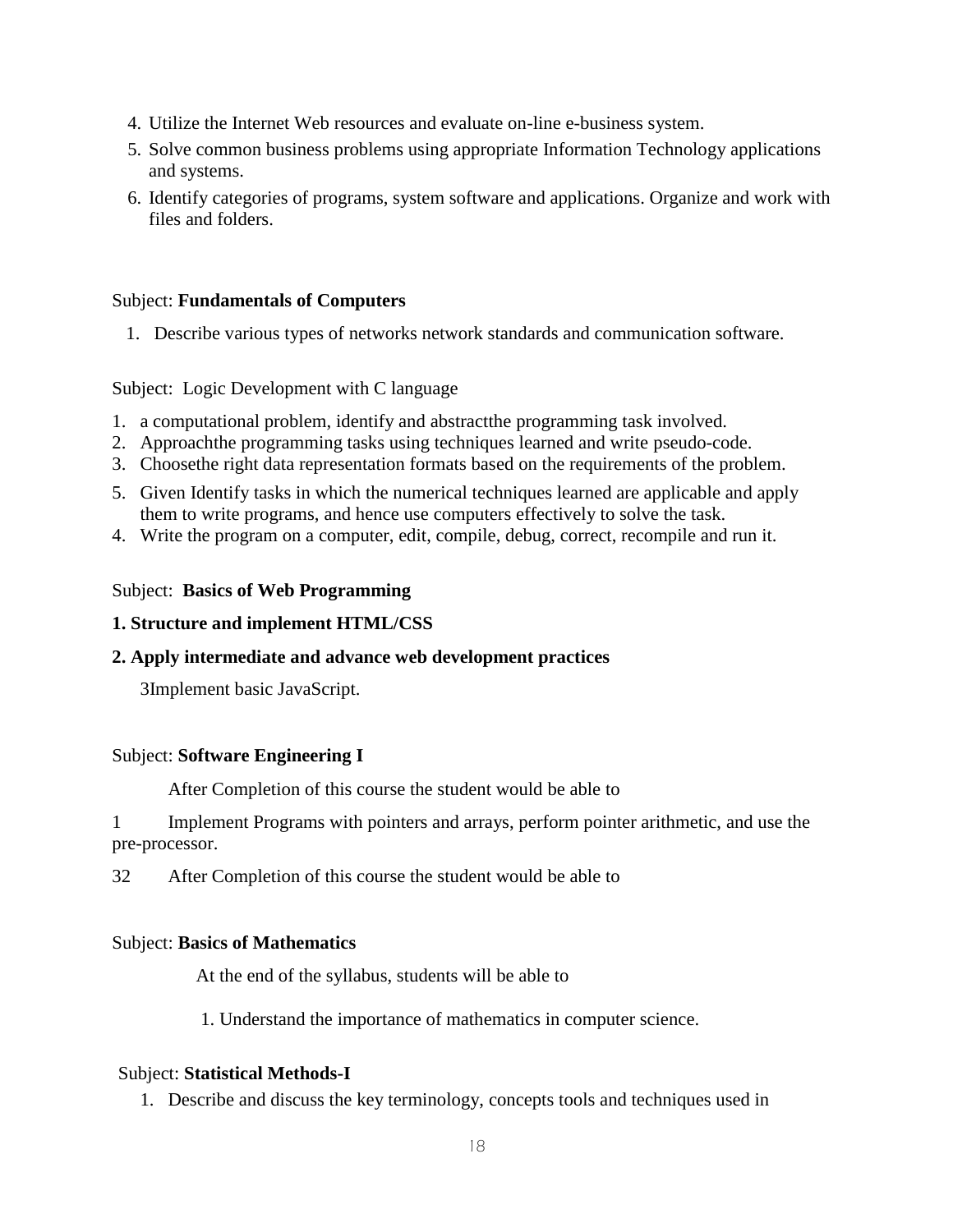statistical analysis

- 2. Critically evaluate the underlying assumptions of analysis tools
- **3.** Understand and critically discuss the issues surrounding sampling and significance

## Subject: **Digital Electronics**

At the end of the course, the students will be able to

- 1. Distinguish between analog and digital systems.
- 2. Identify the various digital ICs and understand their operation.
- 3. Apply Boolean laws and K-map to simplify the digital circuits.

## Subject:**Development of Human Skills**

- 1. Students will be able to learn and develop human skills and overall personality
- **2.** Students will be able to learn the soft skills necessary in the workplace

## **BCA I Sem II**

## Subject: **English (Business Communication)**

- Students will be able to improve in the professional skills.
- Students will be able to learn and develop their vocabulary and spoken English

## Subject: **Advanced Programming in 'C'**

After Completion of this course the student would be able to

- 1. Implement Programs with pointers and arrays, perform pointer arithmetic, and use the pre-processor
- 2. Write programs that perform operations using derived data types.

## Subject:**Introduction to Operating System**

- Understands the different services provided by Operating System at different level.
- They learn real life applications of Operating System in every field.
- Understands the use of different process scheduling algorithm and synchronization techniques to avoid deadlock.
- They will learn different memory management techniques like paging, segmentation and demand paging etc.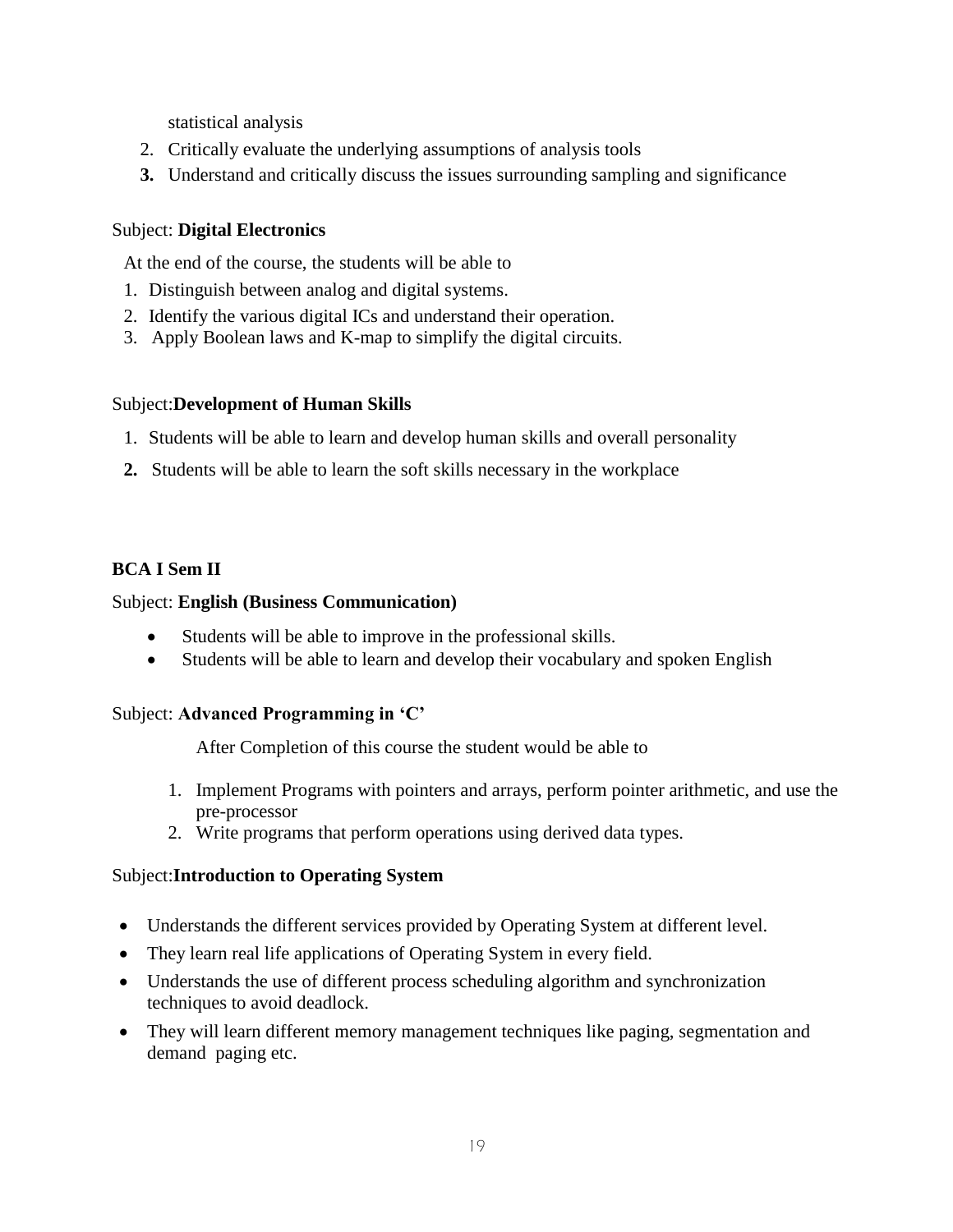## Subject:**Basics of Web Programming II**

The student will learn about the basics of computer networks and HTTP protocol.

They will understand and know how to use descriptive languages like HTML and XML.

They will also know how to use web programming languages (like PHP and JavaScript) and be capable of construction less demanding web application on their own.

## Subject:**OfficeAutomation**

- 1. to perform documentation
- 2. to perform accounting operations
- 3. to perform presentation skills

## Subject: **BasicsofMathematics-II**

- 1. Students will effectively communicate topics in the mathematical sciences.
- 2. Students will formulate, analyze, and solve a wide variety of problems in the mathematical sciences.
- 3. Students will engage in a lifelong learning process via the ability to self-educate.
- 4. Students will demonstrate proficiency with the topical content and techniques included in the courses in the mathematical sciences.

## Subject:**StatisticalMethods-II**

- 1. Discuss critically the uses and limitations of statistical analysis
- 2. Solve a range of problems using the techniques covered
- **3.** Conduct basic statistical analysis of data

## Subject:**Introduction to Microprocessor**

- 1. Recall and apply a basic concept of digital fundamentals to Microprocessor based personal computer system.
- 2. Identify a detailed s/w & h/w structure of the Microprocessor.

## Subject:**Software Engineering – II**

- Learn developing methodology of software project
- Understand tools and techniques of software engineering
- Verify and validate the problem of software programming
- Maintain the quality of software project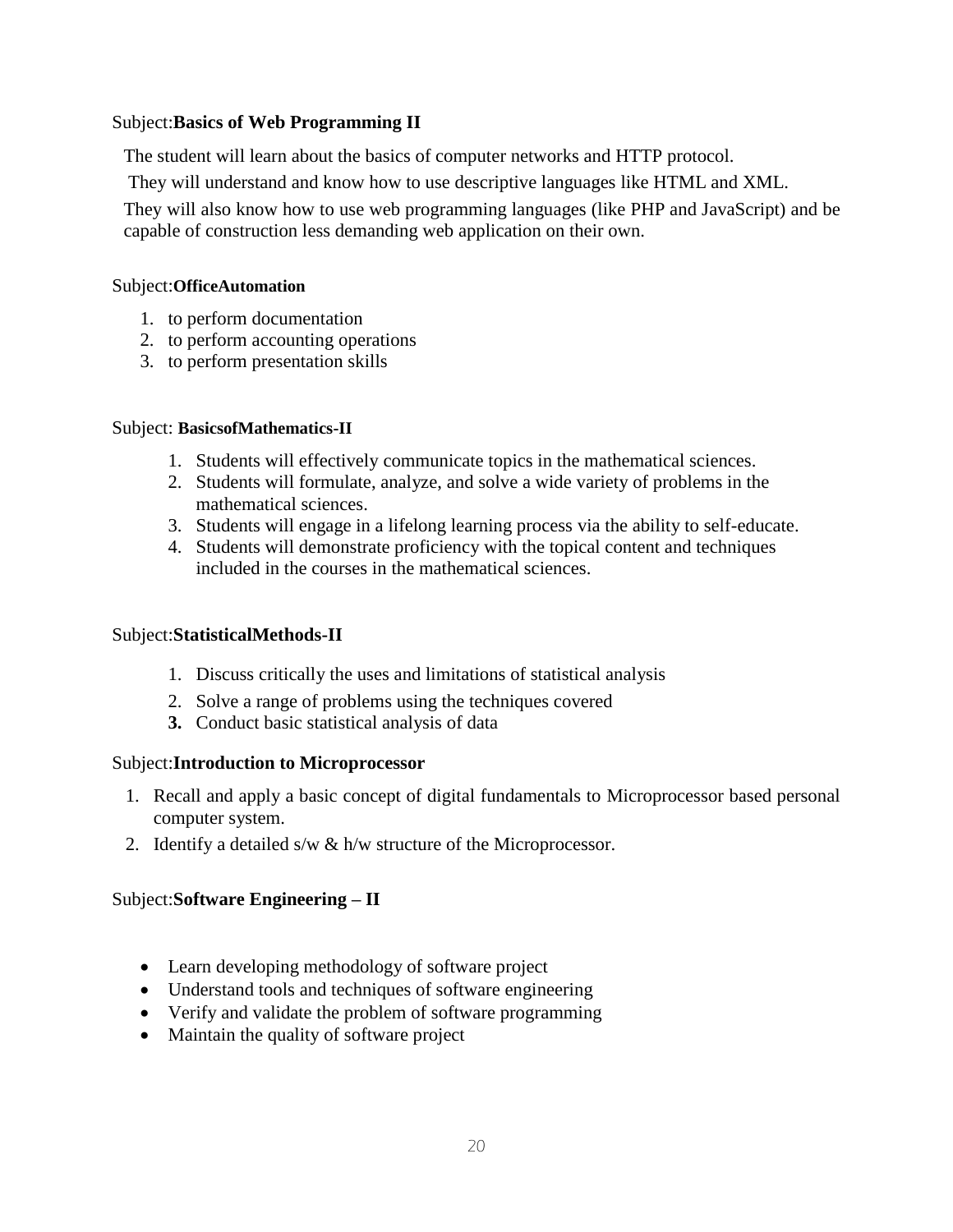## **BCA II Sen III**

Subject: OOP with C++ I Subject: Data Structure using  $C - I$ Subject: Database Management System Subject: Software Testing & Quality Assurance Subject: Web Development using PHP Subject: Computer Networks – I Subject: Financial Accounting with Tally Subject: Environmental studies **BCA II Sem IV** Subject: OOP with C++ - II Subject: Data Structure using C – II Subject: MySQL Subject: Angular JS Subject: Advanced Computer Networking Subject: Python programming **BCA III Sem V** Subject: English Subject: Core java Subject: Visual programming Subject: Computer Graphics Subject: Recent Trends in IT Subject: Linux and shell programming **BCA III Sem VI**  Subject: Advanced Java Subject: Dot Net Technology Subject: Data warehouse and data mining Subject: Cryptography and network security Subject: Advanced Python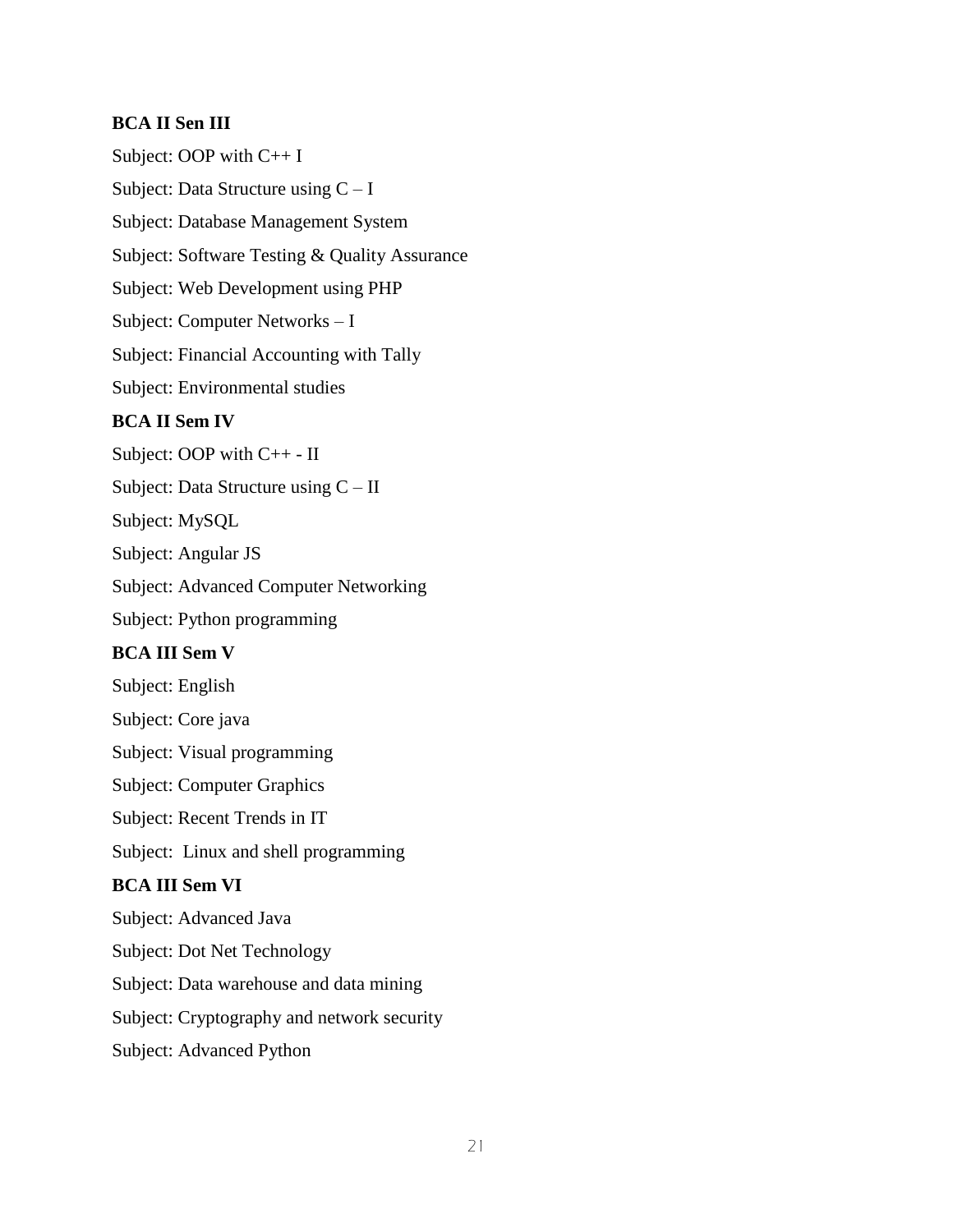# **Name of the Programme :Master of Business Administration (MBA)**

The Two year M**B**A Post graduate program isaffiliated toPunyashlokAhilyadeviHolkar Solapur University, Solapur

# **MBA PROGRAMME OBJECTIVES**

1. To provide competent young men and women with necessary knowledge, skills, values and attitudes to occupy positions of management and administration in business.

2. To impart the students latest and relevant knowledge from the field of management theory and practice.

3. To provide opportunities to the students for developing necessary managerial skills.

4. To impart/ develop the right kind of values and attitude to function effectively in Managerial/ administrative positions.

5. The course is conducted with semester system which includes Four semesters with following purposes:

a. Hard core subjects provide Foundation of Management.

b. Soft core subjects focus on preliminary knowledge to enhance specific skills and a student gets an opportunity to choose amongst the group of subjects.

c. Skill core subjects focus on in-depth knowledge and practical approach with the subjects. It aims to nurturing student's proficiency and skills.

d. Open Elective A subject elective course chosen generally, with an intention to seek crossfunctional exposures is called Open Elective.

## **MBA PROGRAM OUTCOMES:**

At the end of MBA program students should be with following abilities.

1. Recognize the functioning of business opportunities involvement of business enterprises

2. Explore the entrepreneurial opportunities.

3. Develop skills on analyzing the business data application of relevant analysis and problem solving.

4. Demonstrate a global outlook with the ability to identify aspects of the global business and cross cultural understanding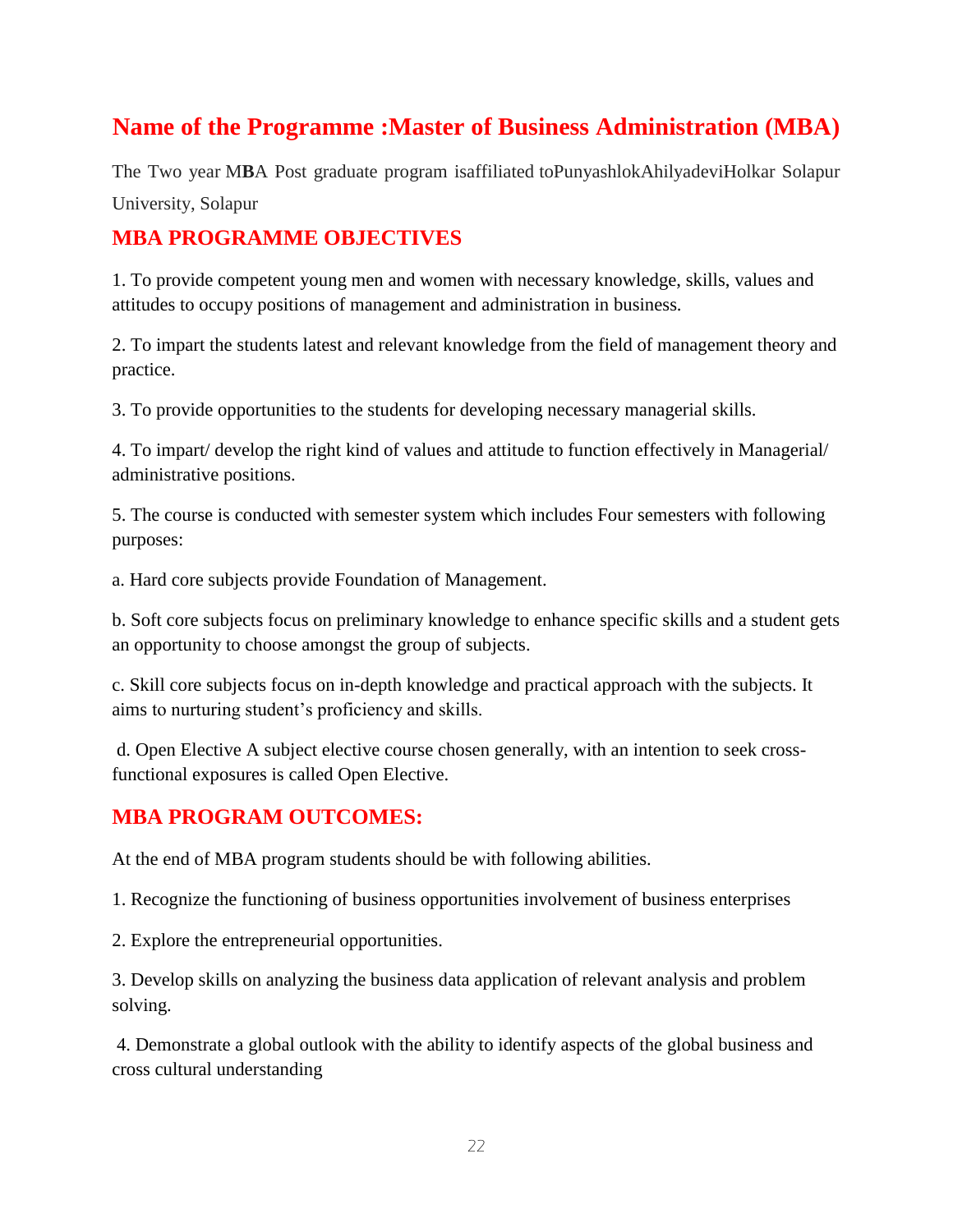5. Identify the contemporary social problems, exploring the opportunities for social entrepreneurship, designing business solutions and demonstrate ethical standards in organizational decision making.

6. Develop effective and oral communication especially in business applications, with the use of appropriate technology.

# **Course objectives and Outcomes**

# **Semester – I**

# **101. Principles & Practices of Management**

## **Course Objectives**

- 1. To introduce the functions of management in the workplace.
	- 2. To develop holistic approach to management.
	- 3. To makes students as effective manager.

## **Course Outcomes**

- Better understanding of management and link them to organizational contexts
- Developing students regarding skills of management
- Better decision making ability

# **102. Financial Accounting**

## **Course Objectives**

- 1. To make the students understand the Accounting Concepts and process of Accounting from Journal Entry to Final Accounts.
- 2. To make students capable of implementing accounting process practically with any business activities
- 3. To make students understand the features and benefits of Computerised Accounting.
- 4. To make students capable of using Accounting Package Tally in real business environment and generate various reports from the software.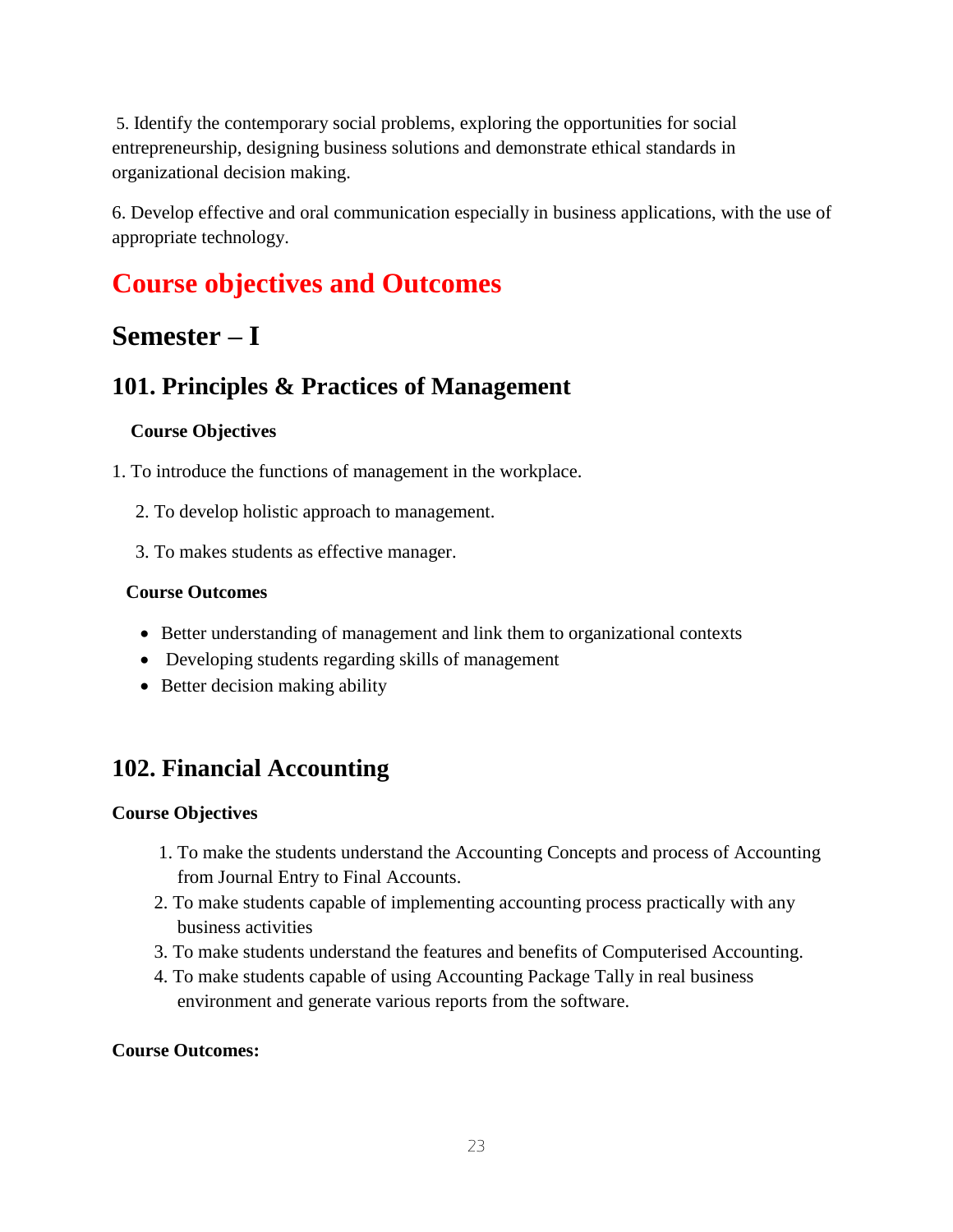• At the end of this course, the students will be able to do practical accounting for any business in books as well as using Accounting Software and extract various reports useful for the organisation.

# **103. Managerial Economics**

## **Course Objectives**

- 1. To expose students to basic managerial economic concepts.
- 2. To apply economic analysis in formulation of business policies.
- 3. To use economic reasoning to problems of business.

## **Course Outcomes**

- Students will be prepared to apply both micro and macro economic concepts in business environment.
- Students will develop analytical and problem solving skills by learning the subject through case based approach.
- The fundamentals of business economics shall provide practical orientation to be applied in corporate industries.

# **104. Organizational Behaviour**

## **Course Objectives**

1. To impart basic knowledge into OrganisationBehaviour.

 2. To provide insights into Individual & Group Behaviour and its implications in modern Organizations.

3. To deliver basic knowledge of Organisation Culture and its role in Management.

- Understand the determinants and various theories of personality development.
- Understand the concept of attitude, perception and the process.
- Understand the various strategies for managing conflicts in organization.
- Understand the concept of organizational culture, organizational change and Development.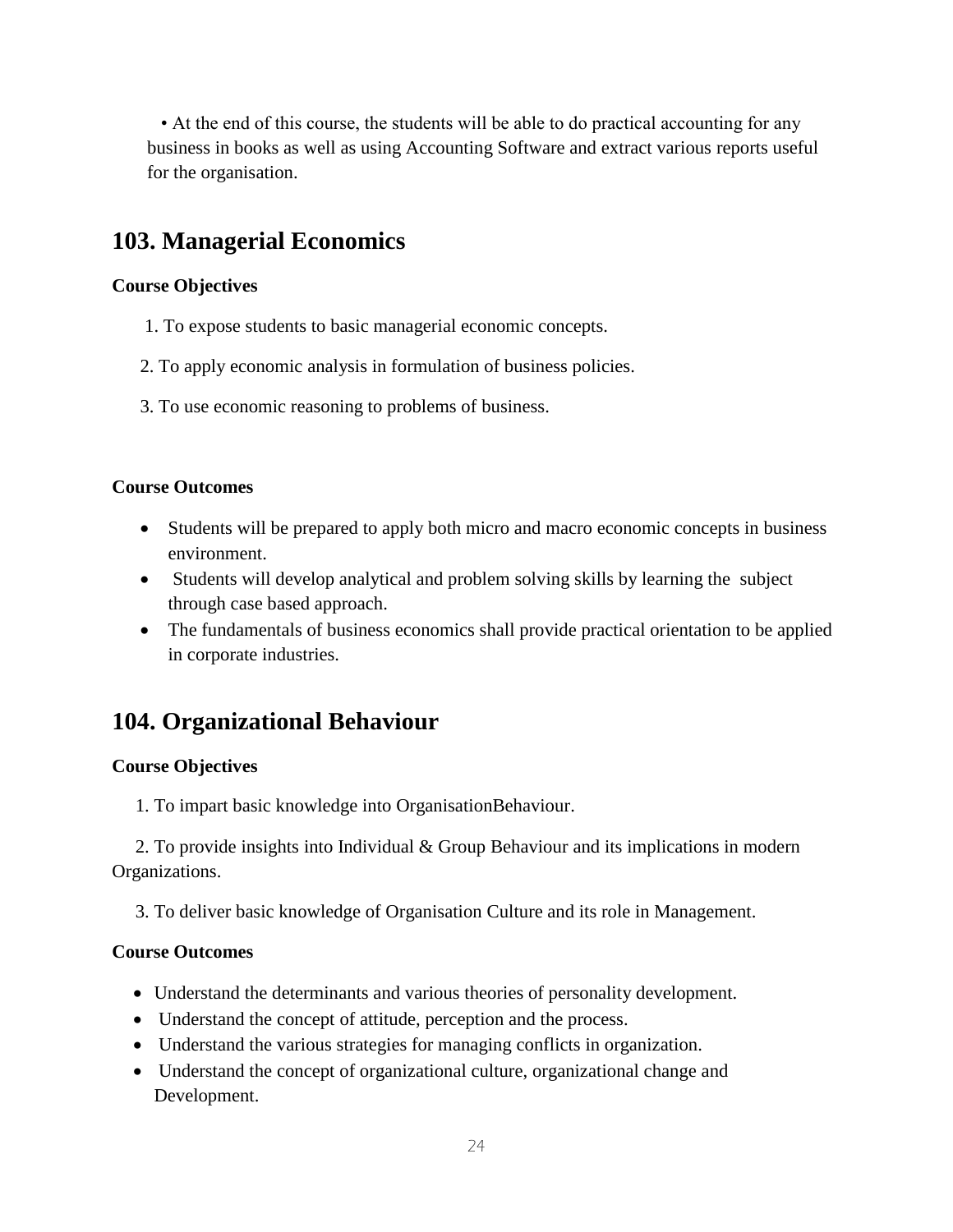# **105. Business Statistics**

## **Course Objectives**

- 1. To educate different statistical methods.
- 2. To teach data presentation techniques.
- 3. To apply different statistical techniques in business/real-life conditions.
- 4. To develop the knowledge on descriptive & inferential statistics.

## **Course Outcomes**

- Understand different statistical methods for data analysis and presentation.
- Apply different statistical techniques in business/real-life conditions.
- Solve statistical problems.

# **106. Computer Operations & Management**

## **Course Objectives**

1. To make the students Understand Computer system and its importance in an Organisation.

 2. To make students capable of organizing of computers and effectively using software tools that are mostly required to complete office activities viz., Documentation, Data computation and presentation.

3. To make students capable of using internet services securely and efficiently.

 4. To provide conceptual knowledge of use of computer system for information procession and decision making through knowledge of MIS.

## **Course Outcomes**

• At the end of this course, the students will understand computer system better and • handle the most used tools of word processing, spreadsheet, presentation and internet well organized, effectively and efficiently.

# **107. Business Law**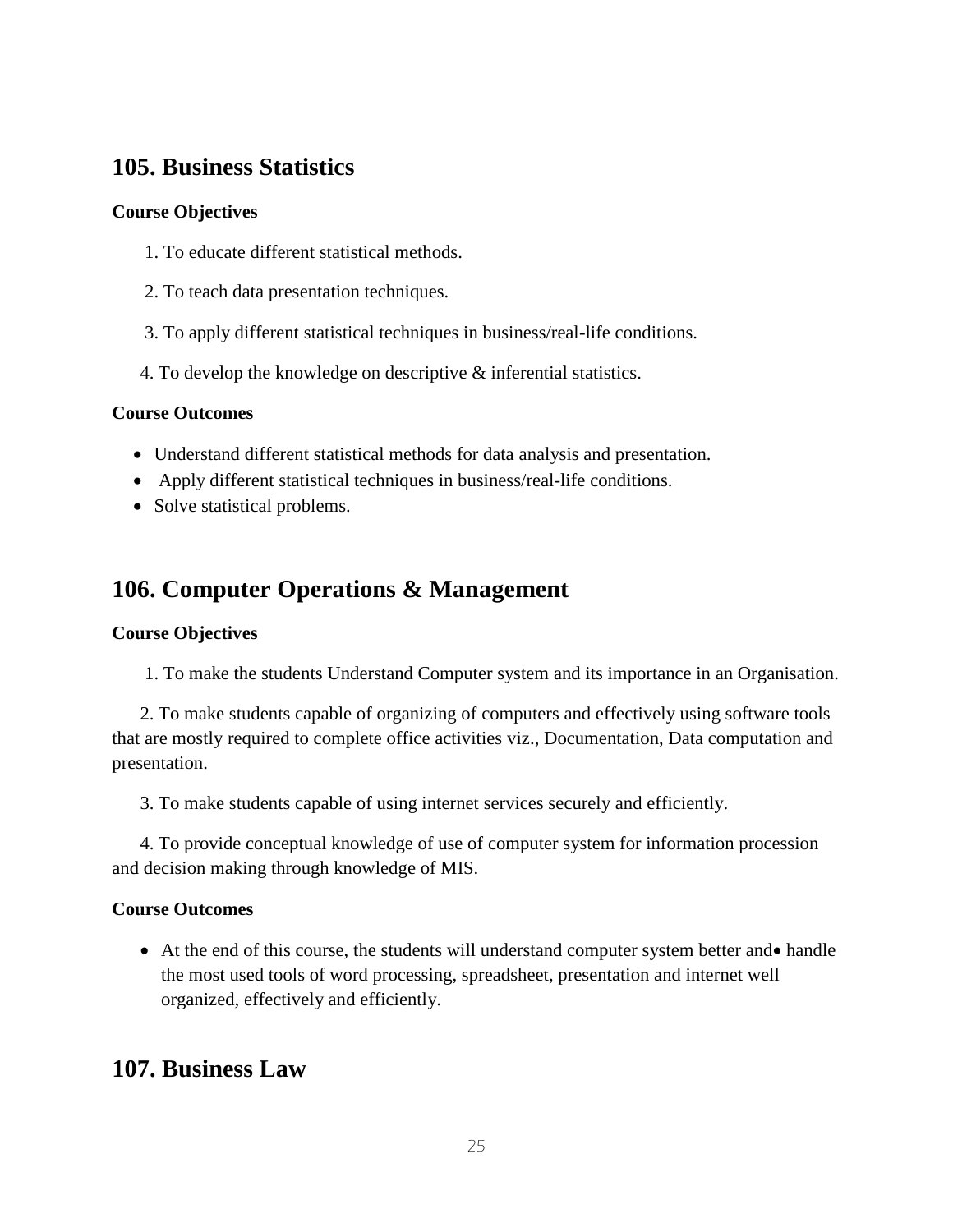## **Course Objectives**

1. To learn about the important provisions of some of the important, newly Introduced  $\&$ amended business laws

## **Course Outcomes:**

- 1. Summarize The Key Legal Provisions Of Each Act.
- 2. Understand Legal Aspects Of Business With Respect To Indian Economy.
- 3. Relate Various Legal Provisions To Relevant Business Aspects And Situations.
- 4. Apply Illustrate the Use of the Acts in Common Business Situations.
- 5. Analyse Outline the Various Facets of Basic Case Laws of Each Act from a Legal and Managerial Perspective

# **108. Disaster Management**

## **Course Objectives**

- 1. To understand basic concepts in Disaster Management
- 2. To understand elements of Disaster Management.
- 3. To understand Types and Categories of Disasters
- 4. To understand the Challenges posed by Disasters

## **Course Outcomes**

- The application of Disaster Concepts to Management
- Analyzing Relationship between Development and Disasters.
- Ability to understand Categories of Disasters and
- Realization of the responsibilities to society

# **109. Banking Operations & Services**

## **Course Objectives**

1. To make the student understand the banking sector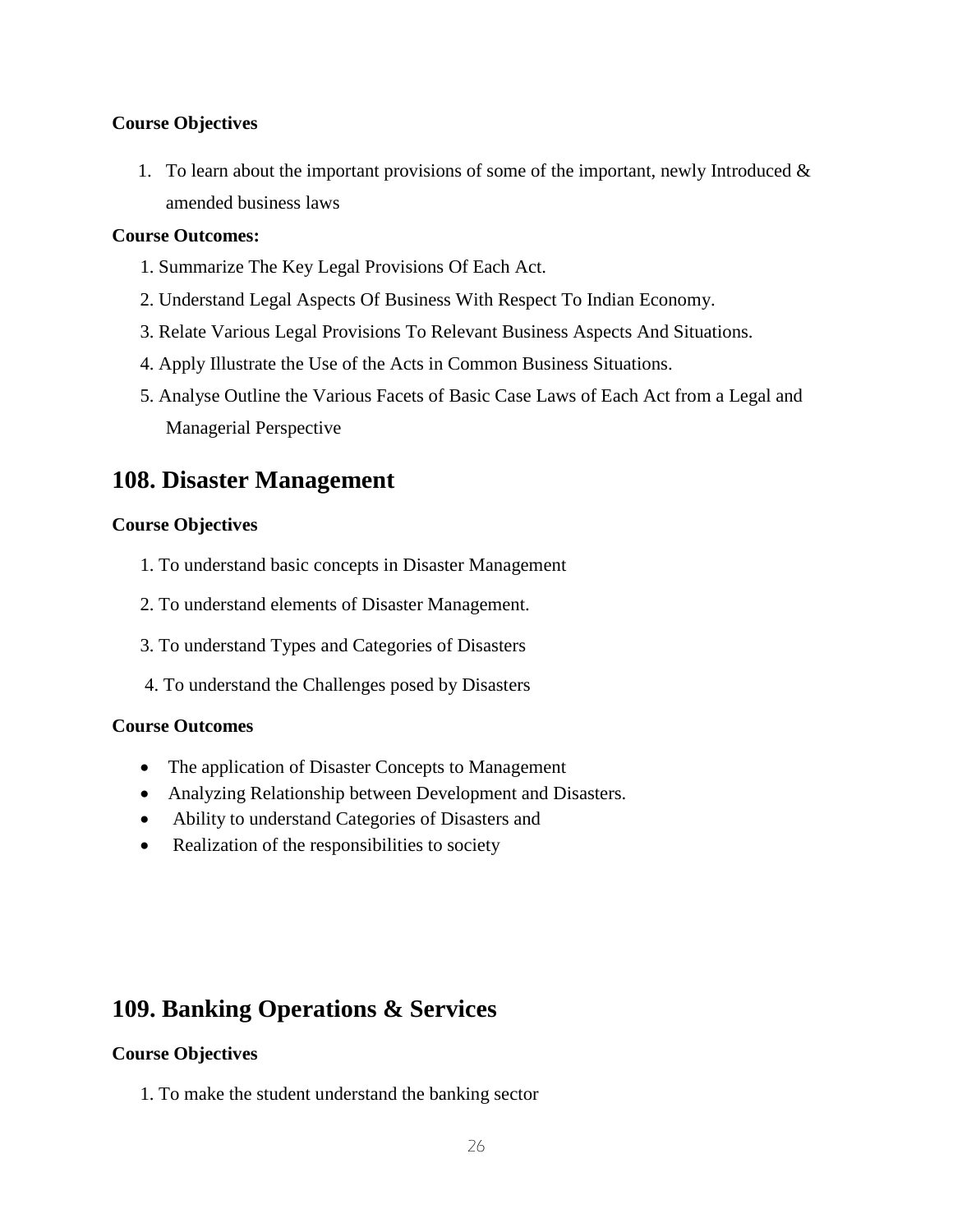- 2. To make the student knowledgeable in respect of products and services of banking
- 3. To make student known to various modes of operations with the bank
- 4. To make the student understand the relationship with banker and grievance mechanism of banking industry

#### **Course Outcomes**

**1.** At the end of the course, student will be oriented with the knowledge of banking sector and its relationship with its customers.

## **110. Enhancing Business Communication Skills**

## **Course Objectives**

- 1. To enlighten the students about the fundamentals of Business Communication and enhance their skills necessary for day-today communication.
- 2. To give practical knowledge in order to prepare for effective presentation, business writing, reporting, presenting during job interviews, etc.
- 3. To focus on competence and project them positive in terms of overall personality and grooming

- **1** This course will help students to learn the effective techniques of business communication.
- **2.** The course will help students learn to communicate professionally both in writing as well as oral.
- **3.** The course will help gain more competence than existing and enhance the personality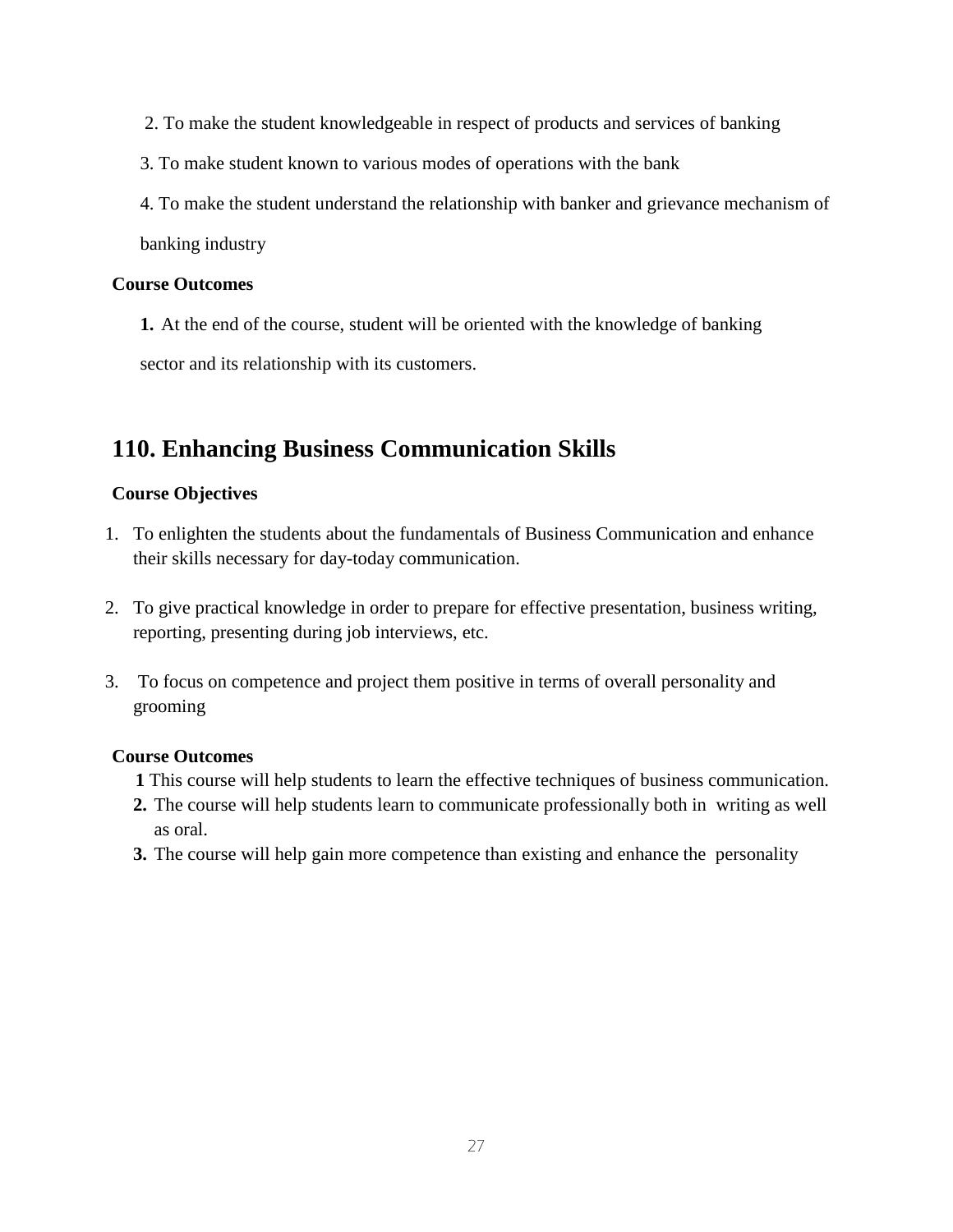# **Semester – II**

# **111. Marketing Management**

## **Course Objectives**

- 1. To create an understanding of the fundamental concepts of marketing & the environment in which marketing system operates.
- 2. To explain key bases for segment marketing, target marketing, and market positioning.

3. To familiarise with basic elements of the marketing mix and make students to analyze the motives influencing buying behaviour.

## **Course Outcomes**

- It increases knowledge of marketing management concepts and practices.
- It gives an understanding of tools and techniques used in marketing management.
- It enables a student to become aware about challenges required for effective Marketing Management

# **112. Financial Management**

## **Course Objectives**

- 1. To understand the basic concepts and fundamentals used in financial accounting.
- 2. To learn all the intricacies of corporate financial statements.

## **Course Outcomes**

1.At the end of this course, the students will be able to do practical Financial Management for any business.

# **113. Human Resource Management**

## **Course Objectives**

1. To prepare a student for a career in industry and services.

2. To facilitate learning in modern concepts, techniques and practices in the management of human resources.

3.To expose the student to different functional areas of Human Resource Management to enhance the effectiveness.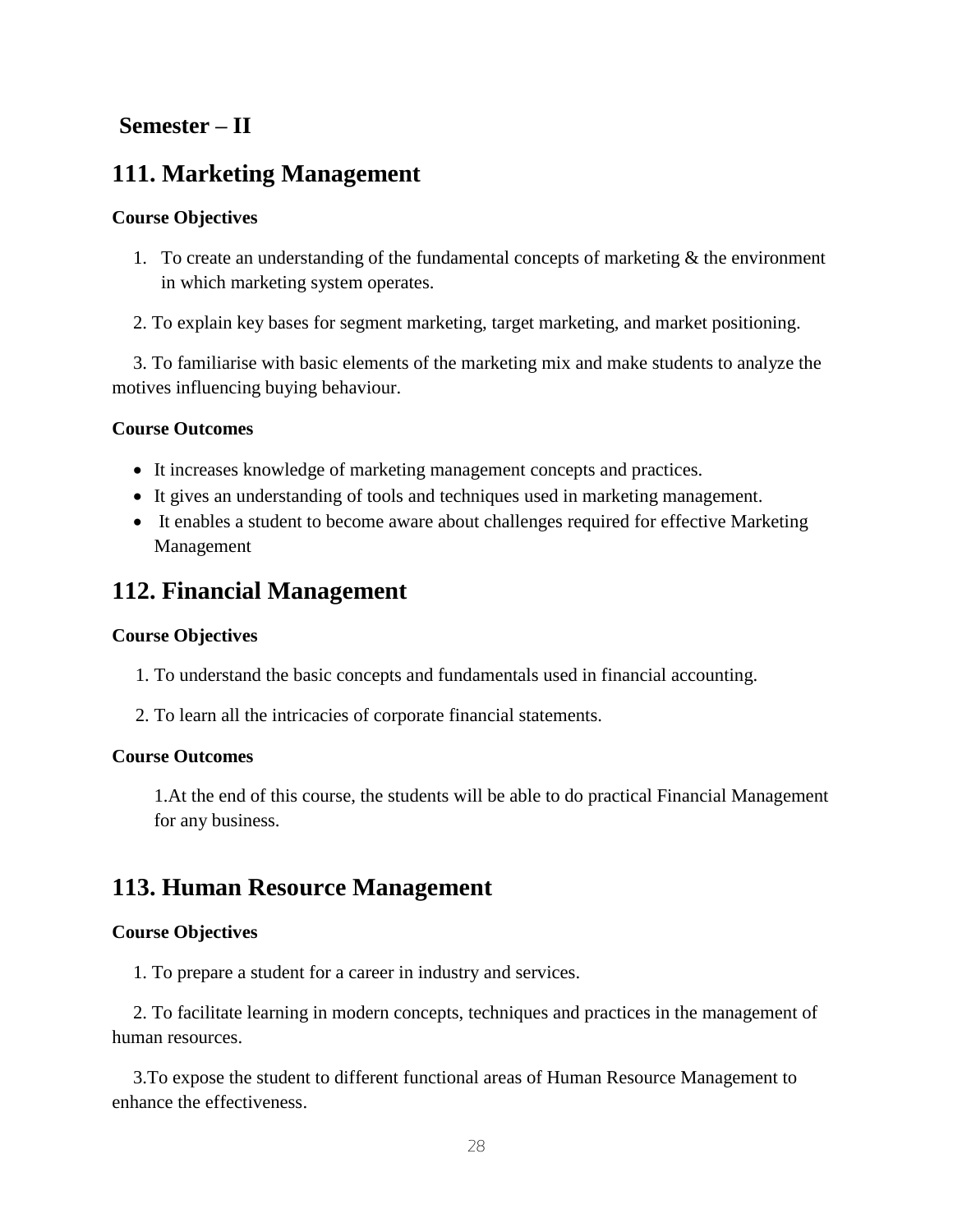## **Course Outcomes**

- **1.** Understand the concept, objectives and changing role of HRM
- **2.** Understand procurement process that includes; HRP, factors affecting Recruitment sources, selection process and placement
- **3.** Differentiate training and development and understand methods of training
- **4.** Analyze the need and problems of performance appraisal

# **114. Production Management And Operations Research**

## **Course Objectives**

- 1. To understand the functional area of Production Management
- 2. To appreciate the scientific basis for business decision making
- 3. To understand optimizing decision making techniques in different business situations

## **Course Outcomes**

1.At the end of this course, the students will be understand the role of production management in a manufacturing unit and will also be able to use scientific, quantitative techniques for efficient decision making to optimize utility of resources.

# **115. Research Methodology**

## **Course Objectives**

- 1. To understand the basic components of research design.
- 2. To familiarize students with research process, conducting of research through projects.
- 3. To equip students with various research analytical tools used in business research.
- 4. To familiarize the students with preparing the research report.

## **Course Outcomes**

- **1.** Better understanding of importance of Research Methodology.
- **2.** Preparing the students to application of research techniques.
- **3.** Better decision making by using research techniques.

# **116. Event Management**

**Course Objectives**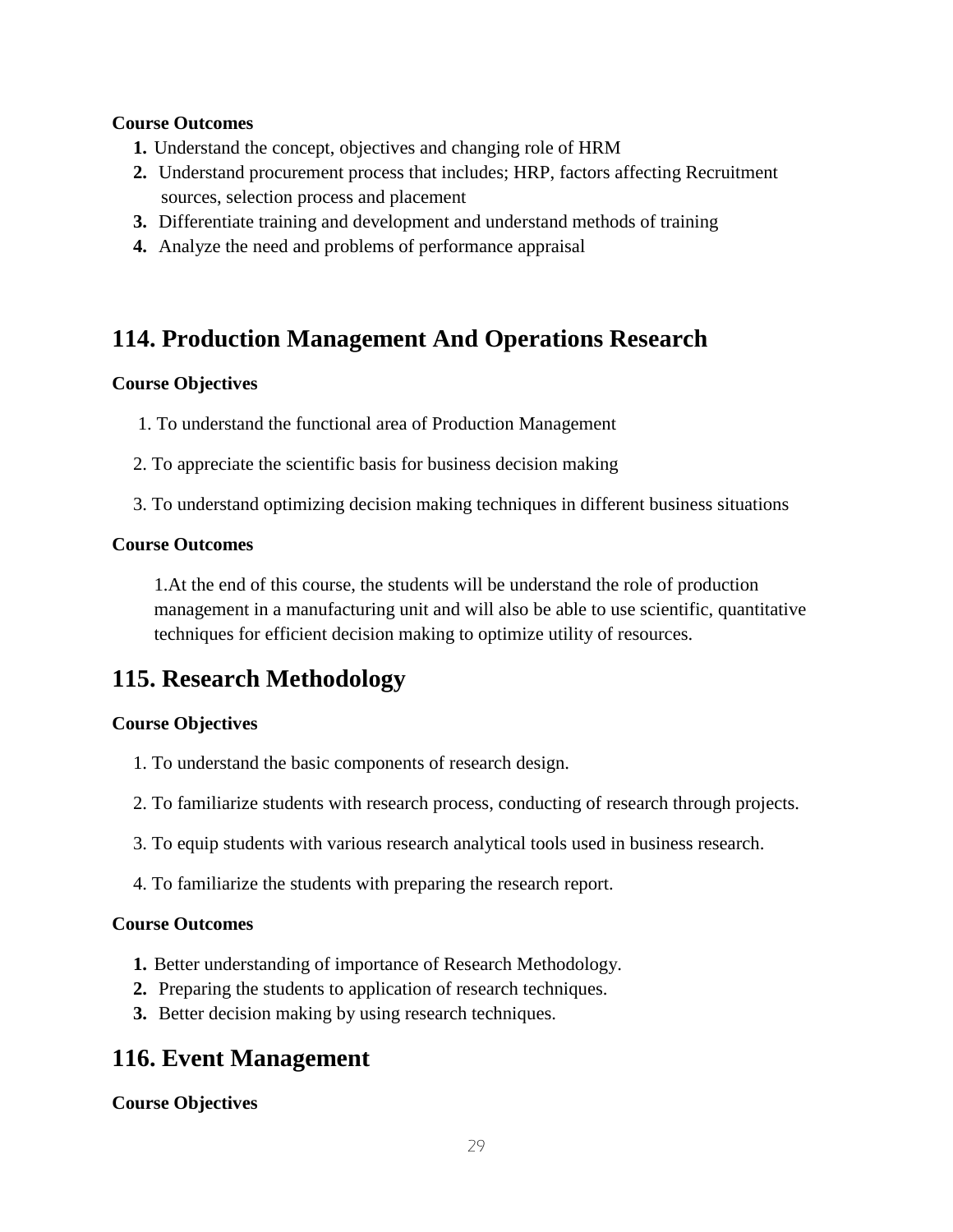- 1. To understand different types of events and scope.
- 2. To know various procedures, licenses and permissions required for events
- 3. To familiarize students with various opportunities in Event Management industry

## **Course Outcomes**

1.At the end of the course, students shall understand and get overview of Event Management, thereby take interest and can find employment and business opportunities in this attractive industry.

# **117. Hospitality and Tourism Management**

## **Course Objectives**

- 1. To understand Hospitality and Tourism industry
- 2. To identify various components of Hospitality and Tourism industry
- 3. To familiarize students with various opportunities in Hospitality and Tourism industry.

## **Course Outcomes.**

1.At the end of the course, students shall understand and get overview of Hospitality and Tourism industry, thereby take interest in these and can find employment and business opportunities in this emerging sector.

# **118. Logistics and Supply Chain Management**

## **Course Objectives**

- 1. To introduce students with basic concepts of Logistics and supply chain Management
- 2. To teach students practical application of the subject for enhancing business efficiency.
- 3. To expose students to contemporary business concepts

## **Course Outcomes**

1. Students will learn regarding effective support of logistics and supply chain in industry.

2. Students will develop analytical and problem solving skills to manage business in cost EffectiveManner.

3.The fundamental application of the subject shall provide value addition to corporate industries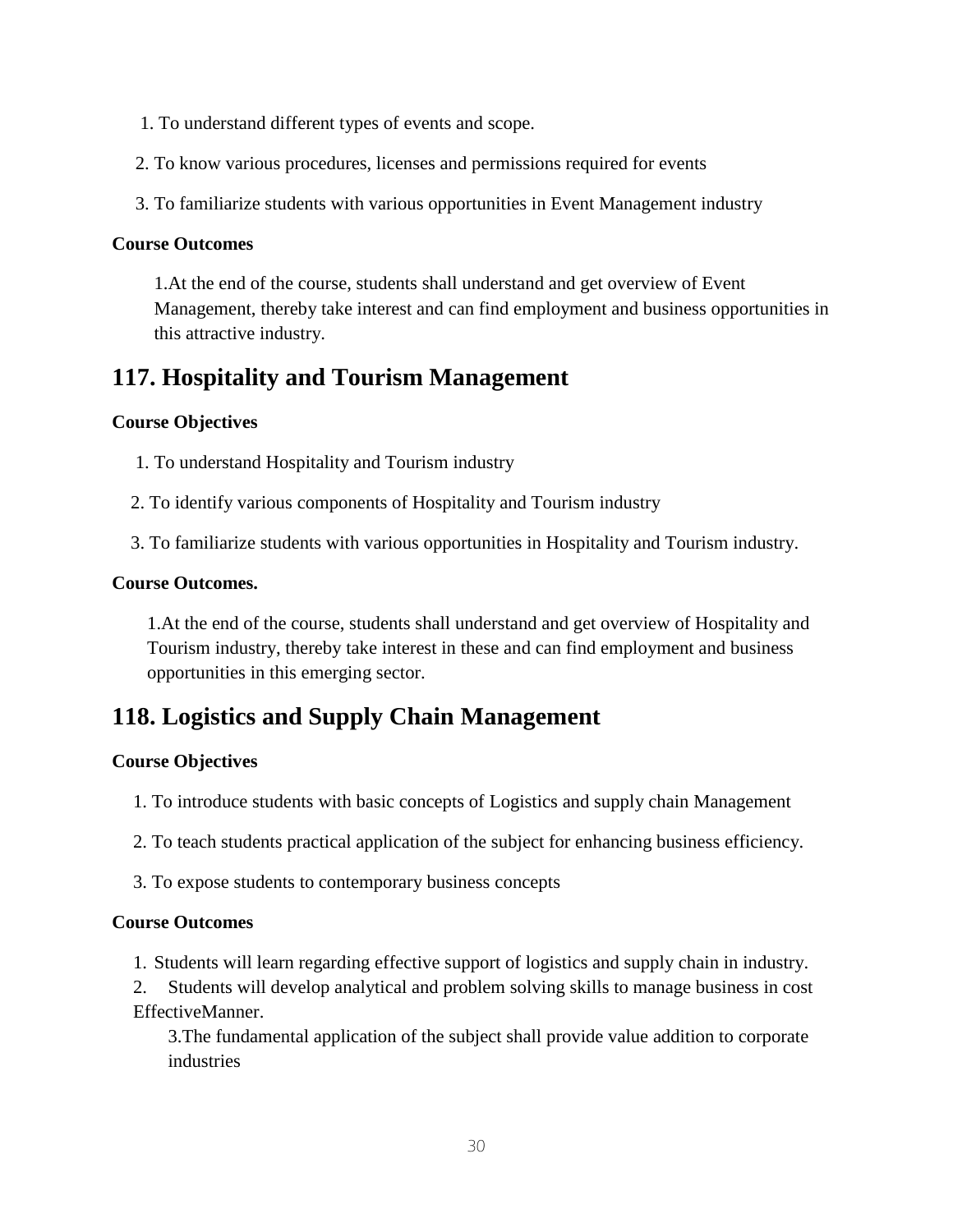# **119. Employability Skills**

## **Course Objectives**

1. The objective of the course is to train the students with the essential skills required for enhancing employability prospects in the Job Market

## **Course Outcomes**

- 1.Understand the soft skills
- 2.Develop professional etiquettes and manners
- 3.Develop effective communication skills

# **120. Digital Business**

## **Course Objectives**

- 1. To make students to understand the important concepts related to Digital Business.
- 2. To acquaint the students with the latest techniques of Digital Business.
- 3. To familiarize the students with the applications of e-commerce.

- **1.**It increases overall knowledge of digital business concepts and practices.
- **2.** It prepares the students to understand and apply the tools and techniques used inDigital Business.
- **3.**It details the various types of digital business models and their benefits and limitations.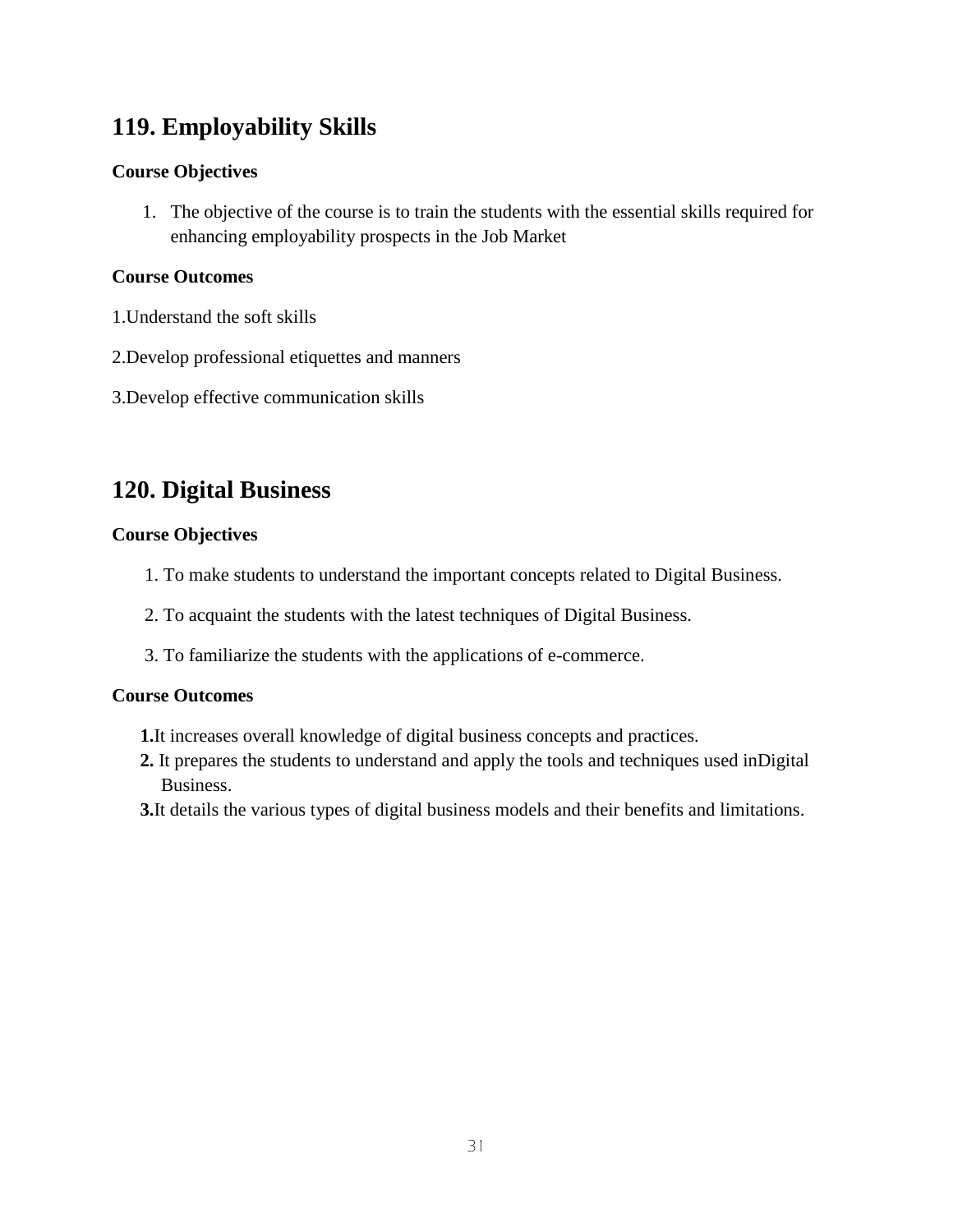## **NAME OF THE PROGRAMME: MASTER OF COMMERCE (M COM.)**

The Two-year M. Com Post graduate program is affiliated to PunyashlokAhilyadeviHolkar Solapur University, Solapur

## **Specialization offered at HNCC**

M Com-Advanced Accounting (From 2019-20 onwards) M Com-Advanced Costing

## **M COM. PROGRAMME OBJECTIVES**

- 1) To acquaint learners with conventional as well as contemporary areas in the discipline of Commerce.
- 2) To enable learners well versed in national as well as international trends.
- 3) To enable the learners for conducting business, accounting and auditing practices, role of regulatory bodies in corporate and financial sectors nature of various financial instruments.
- 4) To provide in-depth understanding of all core areas specifically Advanced Accounting, International Accounting, Management, Security Market Operations and Business Environment, Research Methodology and Tax planning

## **M.COM. PROGRAMME OUTCOMES**

After the completion of the M. Com Course, learners will be able

- 1. To acquire the techniques of managing business and understand the role regulatory bodies in corporate and financial sectors
- 2. Adopt a suitable corporate tax planning and management skill for the growth of business within the legal framework.
- 3. To conduct business, accounting and research practices.
- 4. To work as data analyst. investment consultants after a brief internship in suitable organizations absorbed in Banking and Insurance sector as executives
- 5. To create anavenue for employment in academics and industry.
- 6. Tomotivatelearnerstopursuehigherstudiessuchascharteredaccountancy,cost accountancy, chartered financial analyst, Business administration and company Secretary.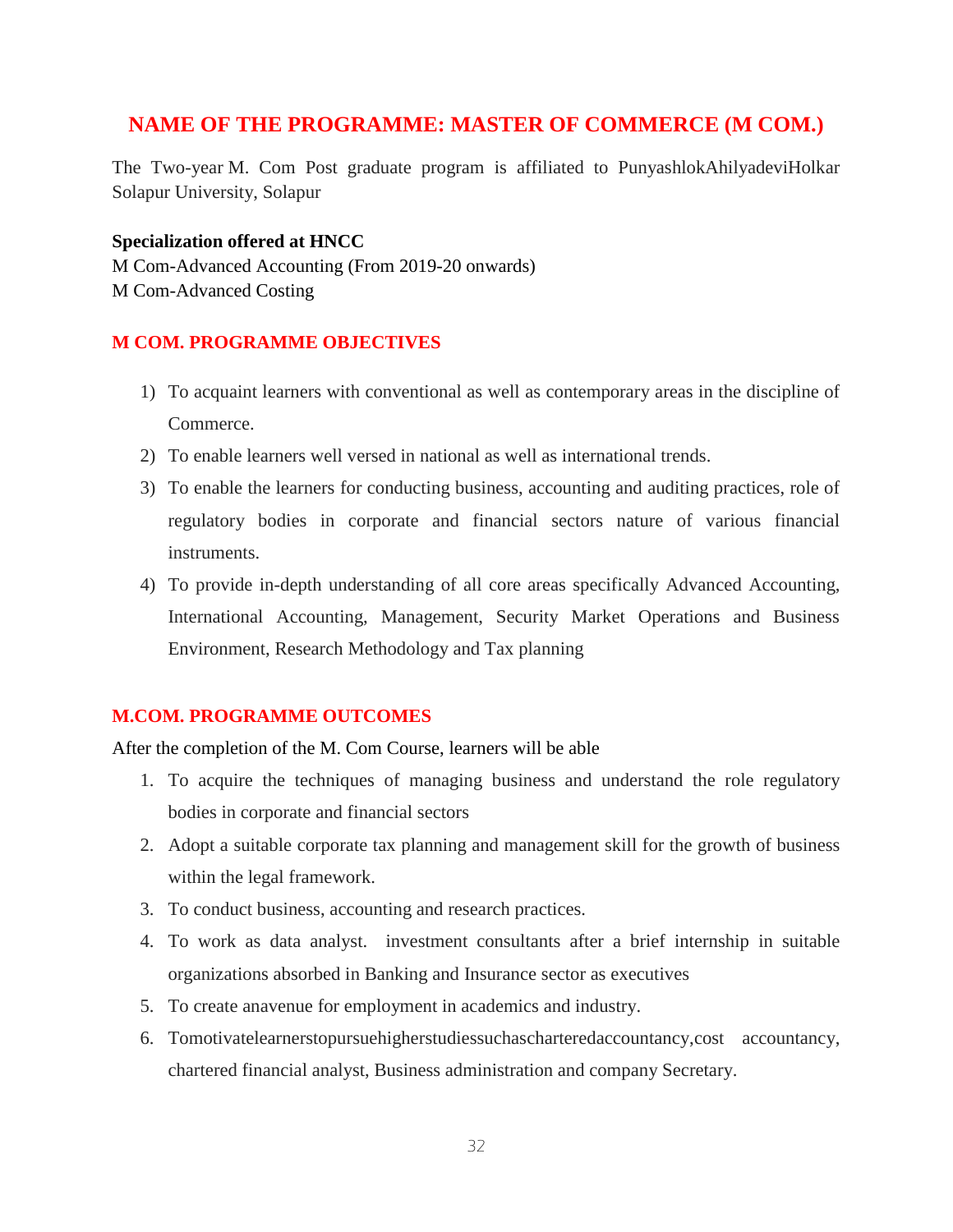## **M Com Advanced Accountancy**

## **PROGRAMME SPECIFIC OBJECTIVES:**

- 1. Todevelopfundamentalknowledgeaboutthefieldsoffinance,accountancy,audit,andinno vativepracticesbyadoptinglearnercentricpedagogy.
- 2. Tomotivatelearnerstopursuehigherstudiessuchascharteredaccountancy,cost accountancy, chartered financial analyst, Business administration andcompanySecretary.
- 3. Toarouselearners'interestinresearch.
- 4. Togiveadequateexposuretotheoperationalenvironmentinthefieldofaccounting &finance.

## **PROGRAMME SPECIFIC OUTCOMES:**

#### **After completion of the course:**

- 1) Learners will get opportunities in the accounting fields in various industries.
- 2) Learners will recognize commonly used financial statements, their components and howinformationfrom business transactions flows into these statements
- 3) LearnerswillbeabletodemonstrateknowledgeofpreparationofFinancialStatementsandor financial schedules in accordance with Generally Accepted Accounting Principles andInternationalFinancialReportingStandards-IFRS
- 4) Learners will learn relevant financial accounting career skills, applying both quantitativeandqualitative knowledge to their future careers in business.

## **M Com -Advanced Costing**

## **PROGRAMME SPECIFIC OBJECTIVES:**

- 1)Toprovidetheunderstandingofcostingconceptsandprocedureinthecost ascertainment system.
- 2)Toprovideexpertknowledgeforuseofcostingdataindecisionmakingandcost control.
- 3) To introduce procedures to calculate cost, profit and sales value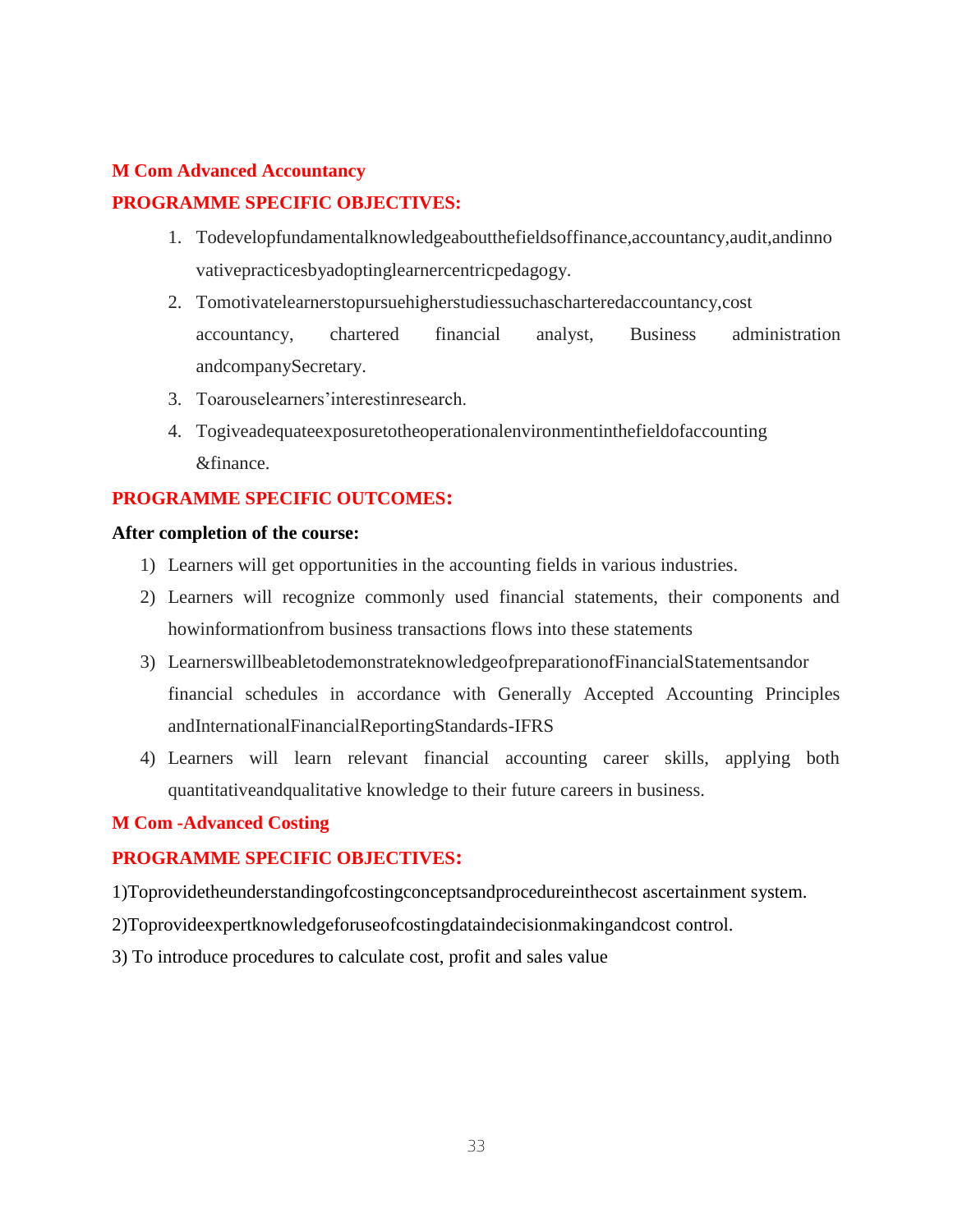## **PROGRAMME SPECIFIC OUTCOMES:**

#### **Aftercompletionofthe course, thelearners will beable to:**

- 1. Understand costingconceptsandprocedureinthecostascertainmentsystem.
- 2. Gain theexpertknowledgeforuseofcostingdata
- 3. Identifytheelementsofcosts. Calculate cost, profit&salesvalue.
- 4. Takedifferentdecisionswithstudyofdifferentcostingtechniques
- 5. Understandtoselectnewbusinessactivities.

## **COURSE OUTCOMES**

## **M.Com Part I**

## **Management Concepts & Organizational Behavior (Sem I & II)**

The learner, after completion of this course, will be able to

- 1. Implement management thoughts, theories, principles and different mechanisms of organizational behaviors successfully
- 2. Help the enterprise to achieve its predetermined goals and objectives in best possible manner

## **Managerial Economics: (Sem I & II)**

The learner, after completion of this course, will be able

- 1) To get acquainted with managerial economic concepts
- 2) To develop an analytical approach to the subject matter.
- 3) To apply economic reasoning to problems of business.

## **Advanced Costing: (Sem I & II)**

The learner, after completion of this course, will be able

- 1. To define basic terms and techniques of cost accounting.
- 2. To identify the elements of costs. Calculate cost, profit & sales value.
- 3. To take different decisions with study of different costing techniques
- 4. To select new business activities

## **Advanced Accountancy: (Sem I & II)**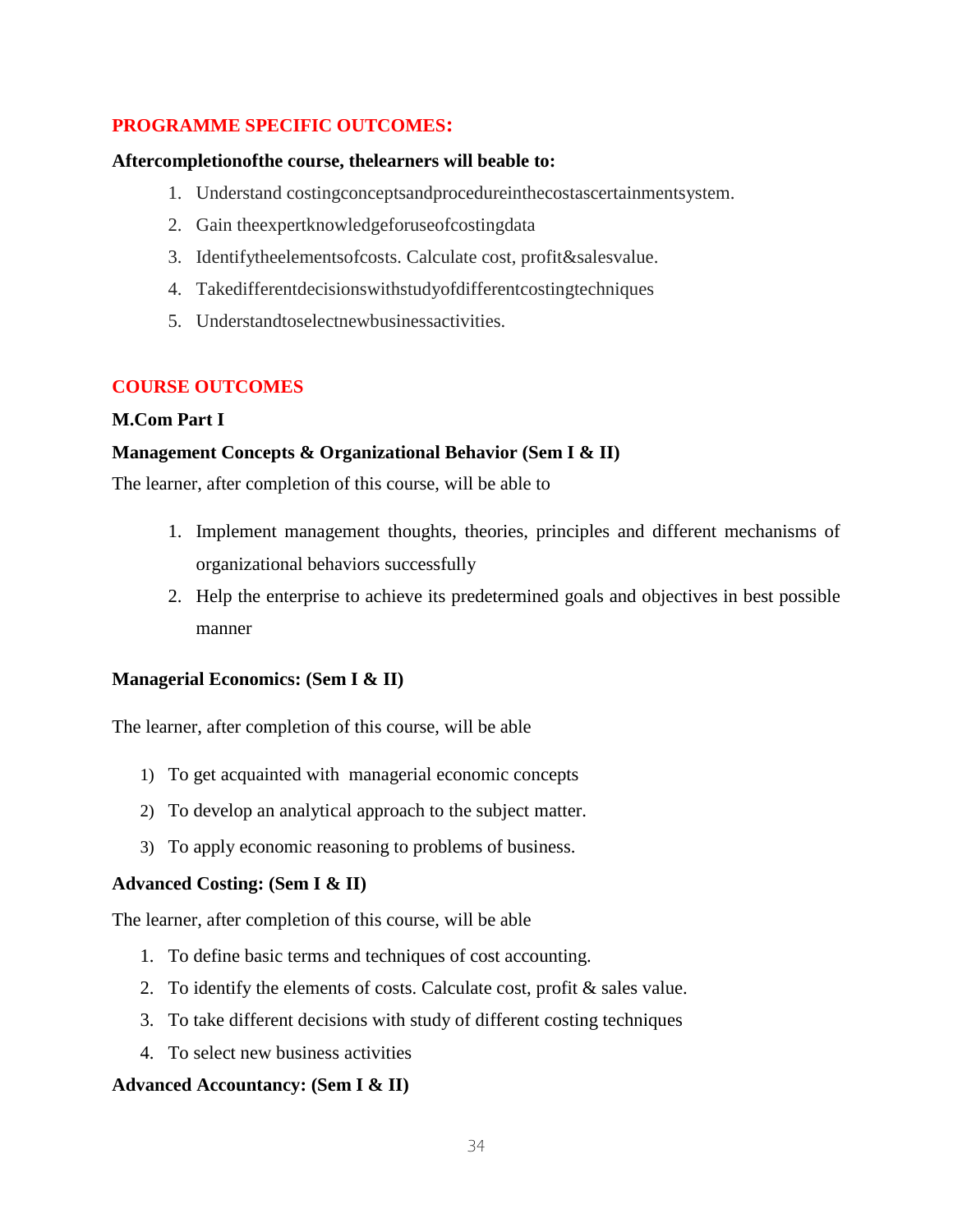The learner, after completion of this course, will be able

- 1) To develop fundamental knowledge about the fields of finance, accountancy, audit, taxation, law, technology and innovative practices by adopting learner centric pedagogy.
- 2) To pursue higher studies such as chartered accountancy, cost accountancy, chartered financial analyst, Business administration and company Secretary ship.
- 3) To work as consultants.
- 4) To create an avenue for employment in academics and industry

## **M.Com Part II**

## **Management Accounting (Sem III & IV)**

The learner, after completion of this course, will be able

- 1. To understand the application of accounting techniques for management
- 2. To get acquainted with recent trends in the area of accounting for management

#### **Business Finance (Sem III & IV)**

The learner, after completion of this course, will be able

1) To understand nature, structure and issues in Business Finance market and financial services in India

2) To get acquainted with recent trends in the area of business finance

## **Strategic Management (Sem III)**

## **Entrepreneurship Development (Sem III)**

## **Advanced Costing III (Sem III & IV)**

The learner, after completion of this course, will be able 1.To understand the conceptual frame work of Financial Management

## **Advanced Accountancy III (Sem III & IV)**

The learner, after completion of this course, will be able 1.To gain the understanding of costing concepts and procedure in cost ascertainment system

## **Advanced Costing IV (Sem III & IV) / Advanced Accountancy IV (Sem III & IV)**

The learner, after completion of this course, will be able

1.To provide basic research knowledge on formulation, appraisal, financing, administration and control of projects with reference to costing and accounting

#### **Computer Applications in Business (Sem IV)**